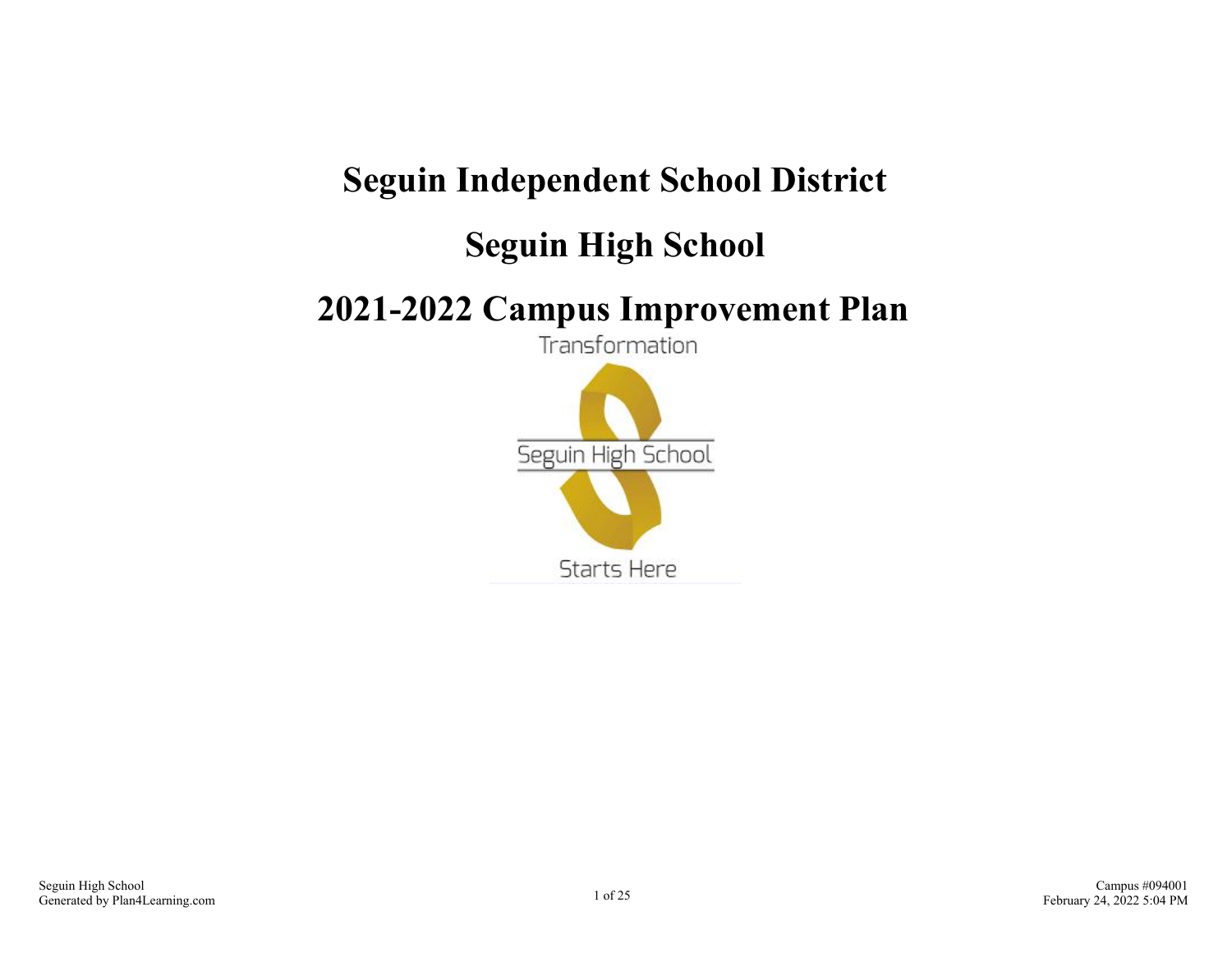### **Mission Statement**

 **Campus Mission Statement**

*Transformation Starts Here*

.

# **Vision**

**Vision**

*Transformational Learning to Innovative Thinkers*

### **Value Statement**

**Value Statement**

Seguin ISD believes that: Students grow academically, emotionally and socially when creative and imaginative educators ignite their passions.

The learning experience should be engaging, relevant and collaborative to meet the needs of all.

Parent, community and industry partners are essential for student success.

Teachers foster student curiosity and initiative through meaningful and relevant learning experiences. Relationships that nurture student growth and development are key to success.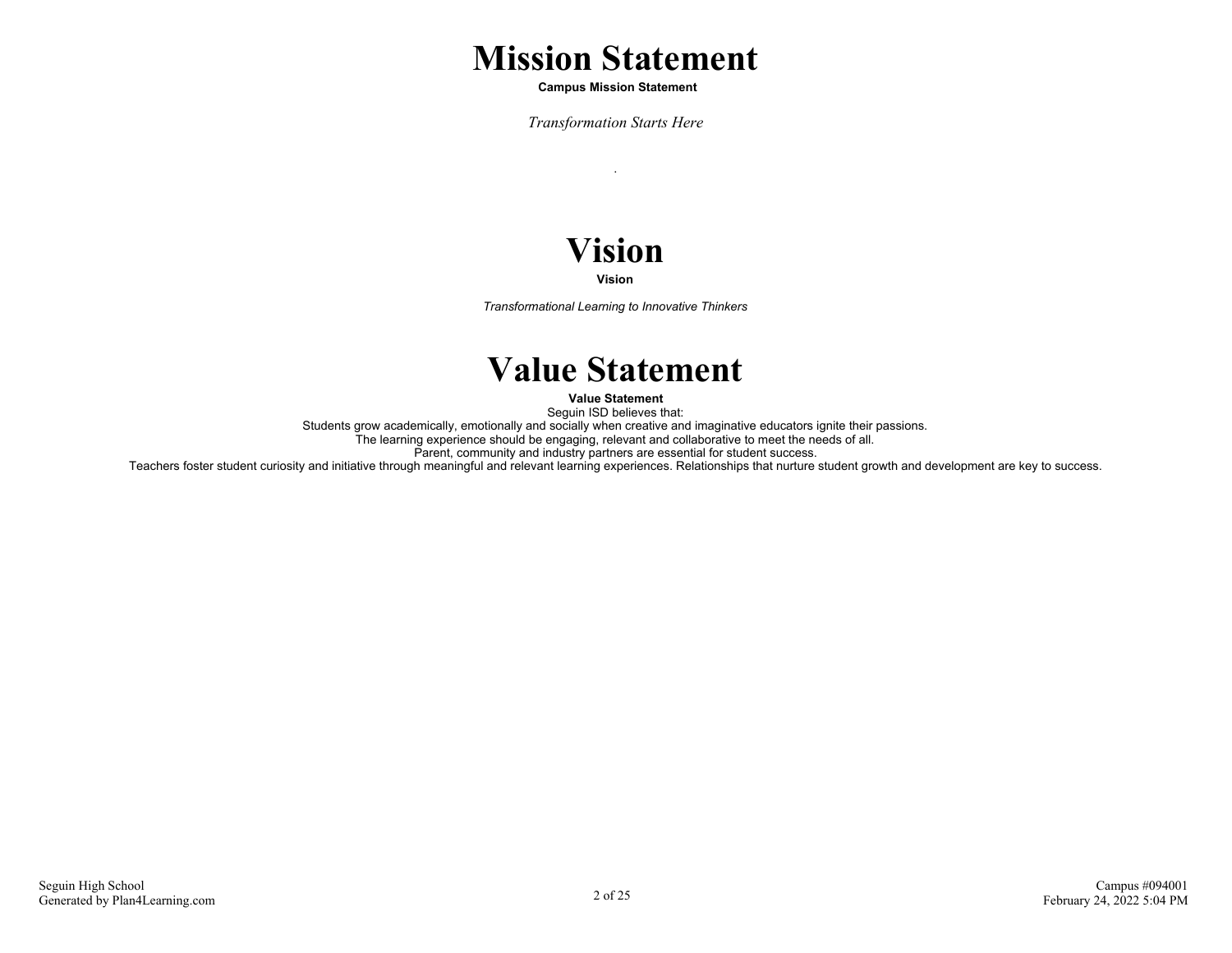### **Table of Contents**

| Comprehensive Needs Assessment                                                                                                                                         | 4  |
|------------------------------------------------------------------------------------------------------------------------------------------------------------------------|----|
| Demographics                                                                                                                                                           |    |
| <b>Priority Problem Statements</b>                                                                                                                                     |    |
| Comprehensive Needs Assessment Data Documentation                                                                                                                      | 6  |
| Goals                                                                                                                                                                  | 8  |
| Goal 1: Improve student learning through improved instructional practice.                                                                                              | 9  |
| Goal 2: Engage parents, industry, and community partners to enrich the experience of students and staff and to establish Seguin High School as an integral part of the |    |
| community.                                                                                                                                                             | 16 |
| Goal 3: Create the conditions at Seguin High School to recruit, retain, and engage employees.                                                                          | 19 |
| <b>RDA</b> Strategies                                                                                                                                                  | 21 |
| <b>Targeted Support Strategies</b>                                                                                                                                     | 22 |
| <b>Additional Targeted Support Strategies</b>                                                                                                                          | 23 |
| Addendums                                                                                                                                                              | 24 |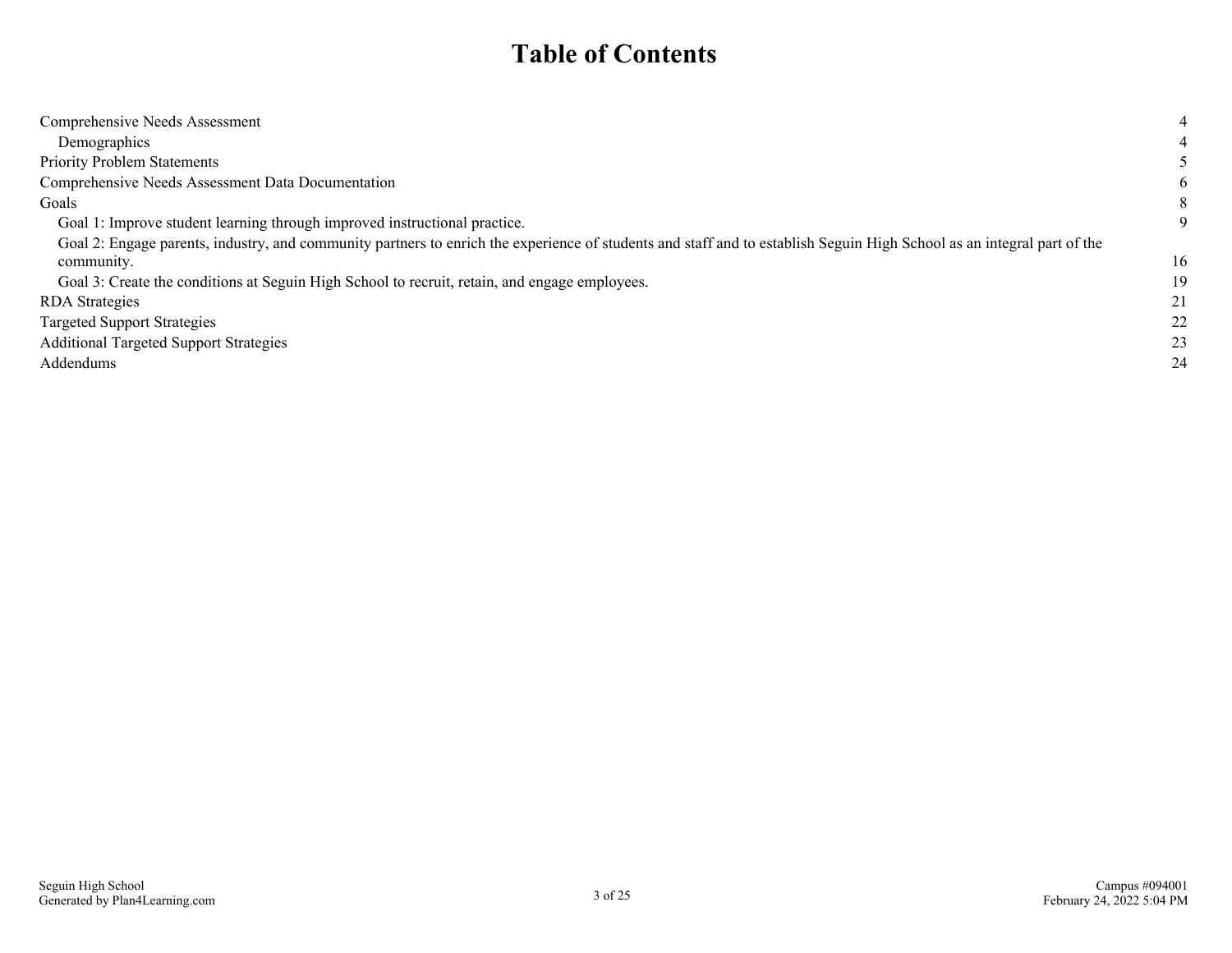## **Comprehensive Needs Assessment**

### <span id="page-3-0"></span>**Demographics**

**Demographics Summary**

**Demographics Background**

Seguin High School is a comprehensive 5A high school with a student population of 2,074 students. The campus operates a school within a school Early College High School, a dual credit program with Texas Lutheran University, and a Career and Technical Education department with numerous pathways to certification. Approximately 58% of the campus qualifies for free and reduced lunch and considered economically disadvantaged. The campus appreciates diversity and has increased advanced academics offerings to students of color. Even though strides have been made to be more inclusive of all students in more rigorous classes, data reveals that most students of color do not take advantage of the advanced academics program and enroll in leveled curriculum classes. Data also reveals that students struggle to keep up with the required state credits and enroll in credit recovery programs to finish their high school program of study.

#### **Demographics Summary**

| Attendance Rate                     |
|-------------------------------------|
| Campus                              |
| 92%                                 |
| <b>Enrollment by Race/Ethnicity</b> |
| African American                    |
| $4.2\%$                             |
| Hispanic                            |
| 67.4%                               |
| White                               |
| 27 %                                |
| American Indian                     |
| $0.1\%$                             |
| Asian                               |
| $0.5\%$                             |
| Pacific Islander                    |
| 0.2%                                |
| Two or More Races                   |
|                                     |

0.9%

Economically Disadvantaged 61% English Language Learners

Seguin High School Generated by Plan4Learning.com 4 of 25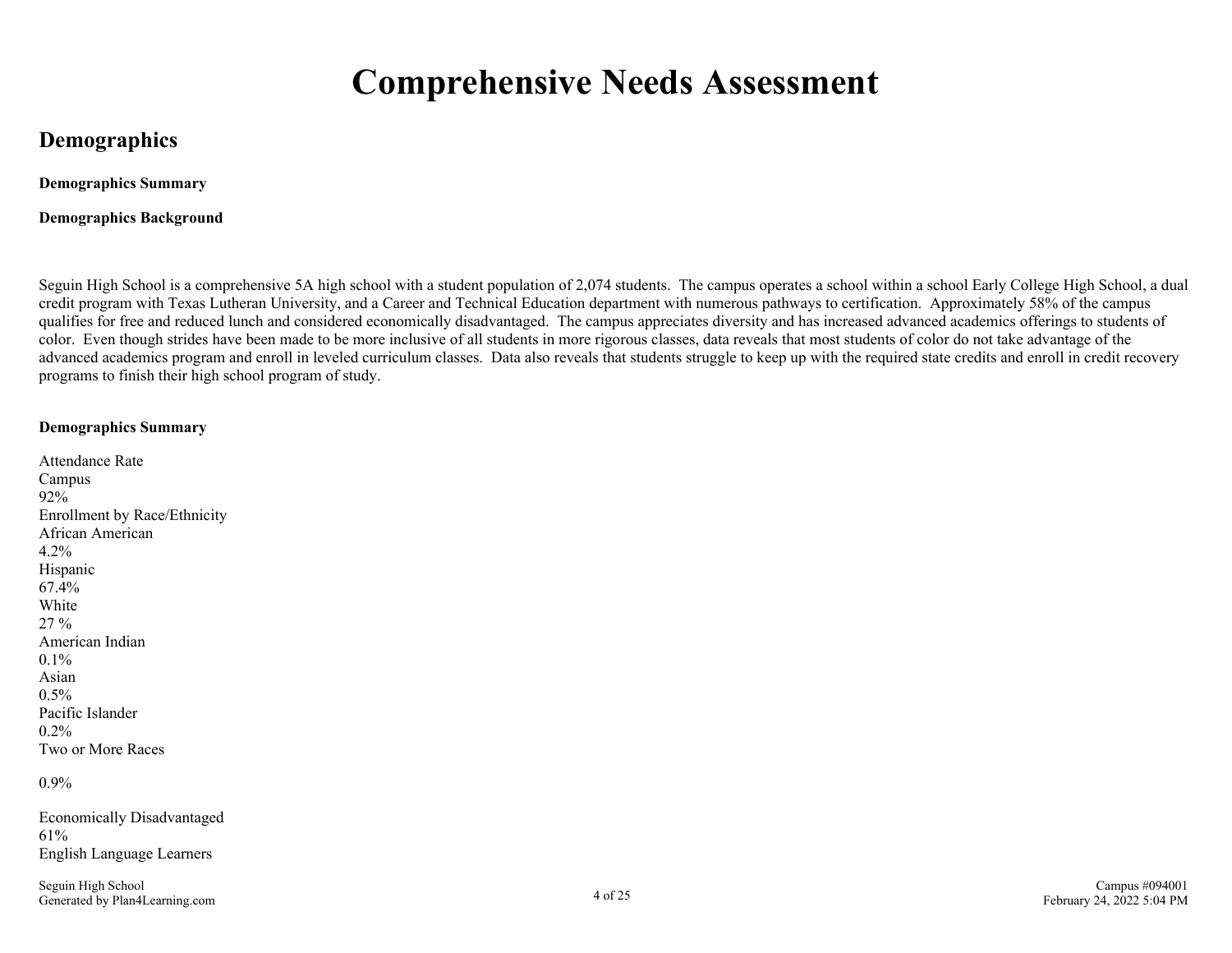6.1% Special Education 11%

#### **Demographics Strengths**

The campus is diverse with representation for various ethnic groups.

#### **Problem Statements Identifying Demographics Needs**

**Problem Statement 1 (Prioritized):** Longitudinal student data reveals that 30% of all economically-disadvantaged SHS students continue to fail one or more courses per year. **Root** Cause: There has existed a lack of a consistent RTI process that tracks student progress by sub-population from grading periods and local and state assessments. COVID-19 factors prevented updates to 2019-2020 student course success rates. History of overreliance on credit recovery systems.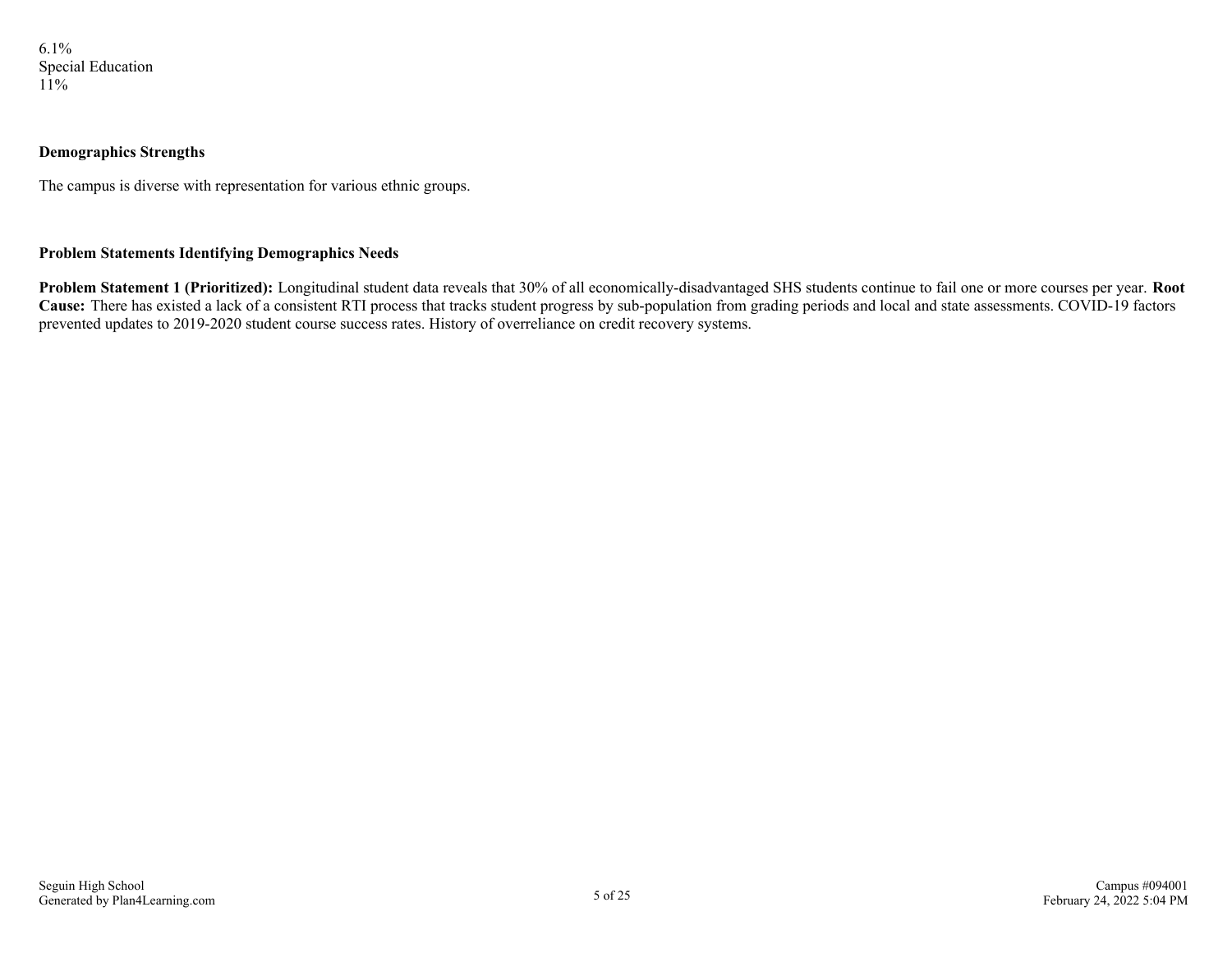## **Priority Problem Statements**

<span id="page-5-0"></span>**Problem Statement 1**: Longitudinal student data reveals that 30% of all economically-disadvantaged SHS students continue to fail one or more courses per year. **Root Cause 1**: There has existed a lack of a consistent RTI process that tracks student progress by sub-population from grading periods and local and state assessments. COVID-19 factors prevented updates to 2019-2020 student course success rates. History of overreliance on credit recovery systems. **Problem Statement 1 Areas**: Demographics

**Problem Statement 3**: The % of student groups performing at Meets Grade Level or Above on STAAR EOC is below the State Average of 50%. **Root Cause 3**: Lack of consistent rigor and relevance instruction in the classroom can be cited as a root cause. **Problem Statement 3 Areas**: Student Learning

**Problem Statement 2**: COVID-19 has caused an instructional disconnect and lapse in learning with our most at-risk student population. **Root Cause 2**: Many students have just returned to the campus after attempting remote instruction since the Spring of 2020. **Problem Statement 2 Areas**: Student Learning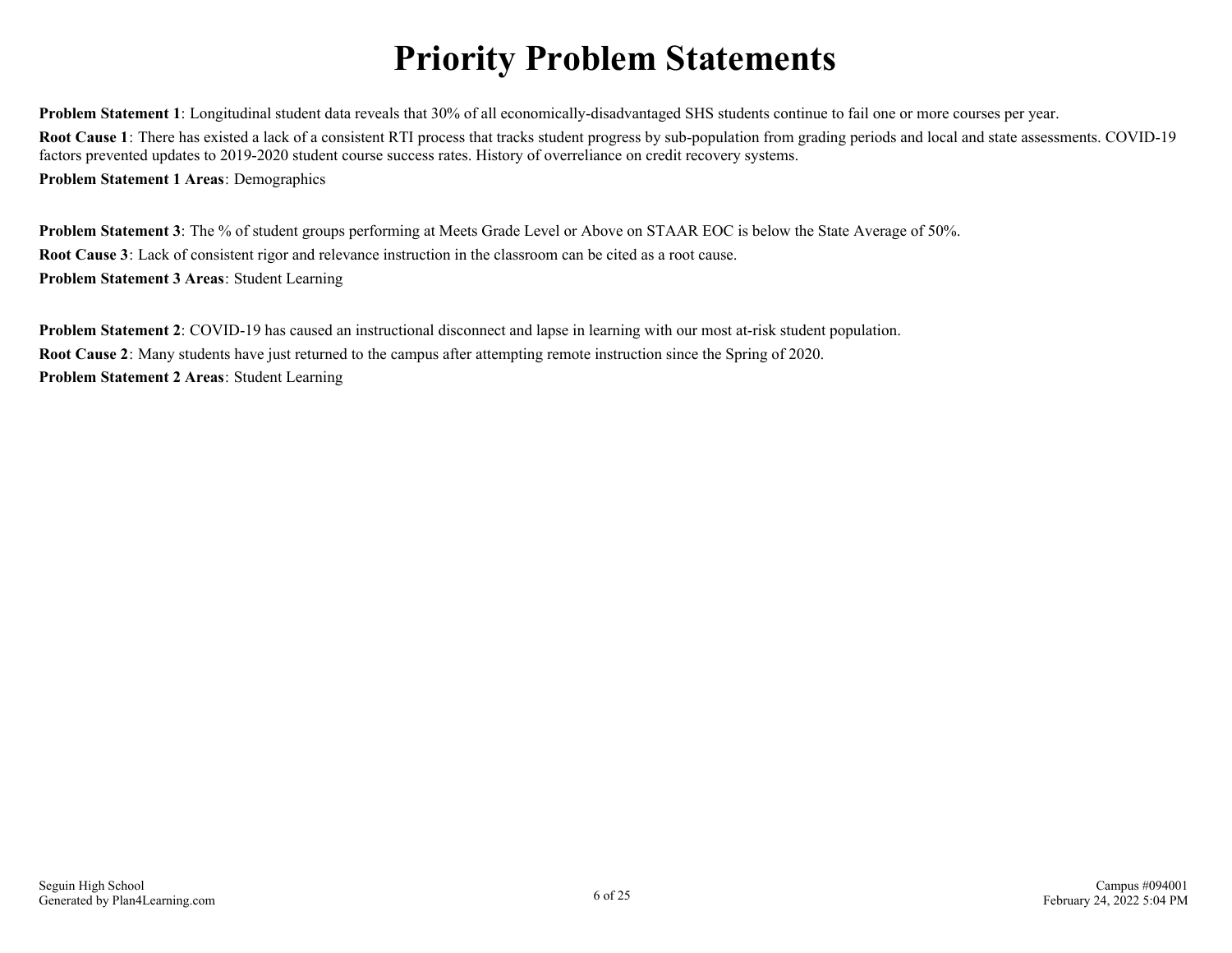## **Comprehensive Needs Assessment Data Documentation**

<span id="page-6-0"></span>The following data were used to verify the comprehensive needs assessment analysis:

#### **Improvement Planning Data**

- District goals
- Campus goals
- HB3 CCMR goals
- Performance Objectives with summative review (prior year)
- Campus/District improvement plans (current and prior years)
- Covid-19 Factors and/or waivers for Assessment, Accountability, ESSA, Missed School Days, Educator Appraisals, etc.
- Planning and decision making committee(s) meeting data
- State and federal planning requirements
- Covid-19 Factors and/or waivers

#### **Accountability Data**

- Texas Academic Performance Report (TAPR) data
- Student Achievement Domain
- Student Progress Domain
- Closing the Gaps Domain
- Effective Schools Framework data
- Federal Report Card Data

#### **Student Data: Assessments**

- State and federally required assessment information
- State and federally required assessment information (e.g. curriculum, eligibility, format, standards, accommodations, TEA information)
- STAAR End-of-Course current and longitudinal results, including all versions
- STAAR EL progress measure data
- Texas English Language Proficiency Assessment System (TELPAS) and TELPAS Alternate results
- Postsecondary college, career or military-ready graduates
- Texas Success Initiative (TSI) data for postsecondary/college-ready graduates data
- Advanced Placement (AP) and/or International Baccalaureate (IB) assessment data
- SAT and/or ACT assessment data
- Student failure and/or retention rates
- Local benchmark or common assessments data

#### **Student Data: Student Groups**

- Race and ethnicity data, including number of students, academic achievement, discipline, attendance, and rates of progress between groups
- Special programs data, including number of students, academic achievement, discipline, attendance, and rates of progress for each student group
- Economically Disadvantaged / Non-economically disadvantaged performance, progress, and participation data
- At-risk/non-at-risk population including performance, progress, discipline, attendance, and mobility data
- EL/non-EL or LEP data, including academic achievement, progress, support and accommodation needs, race, ethnicity, gender, etc. Career and Technical Education (CTE) data, including coherent sequence coursework aligned with the industry-based certifications, program growth and student achievement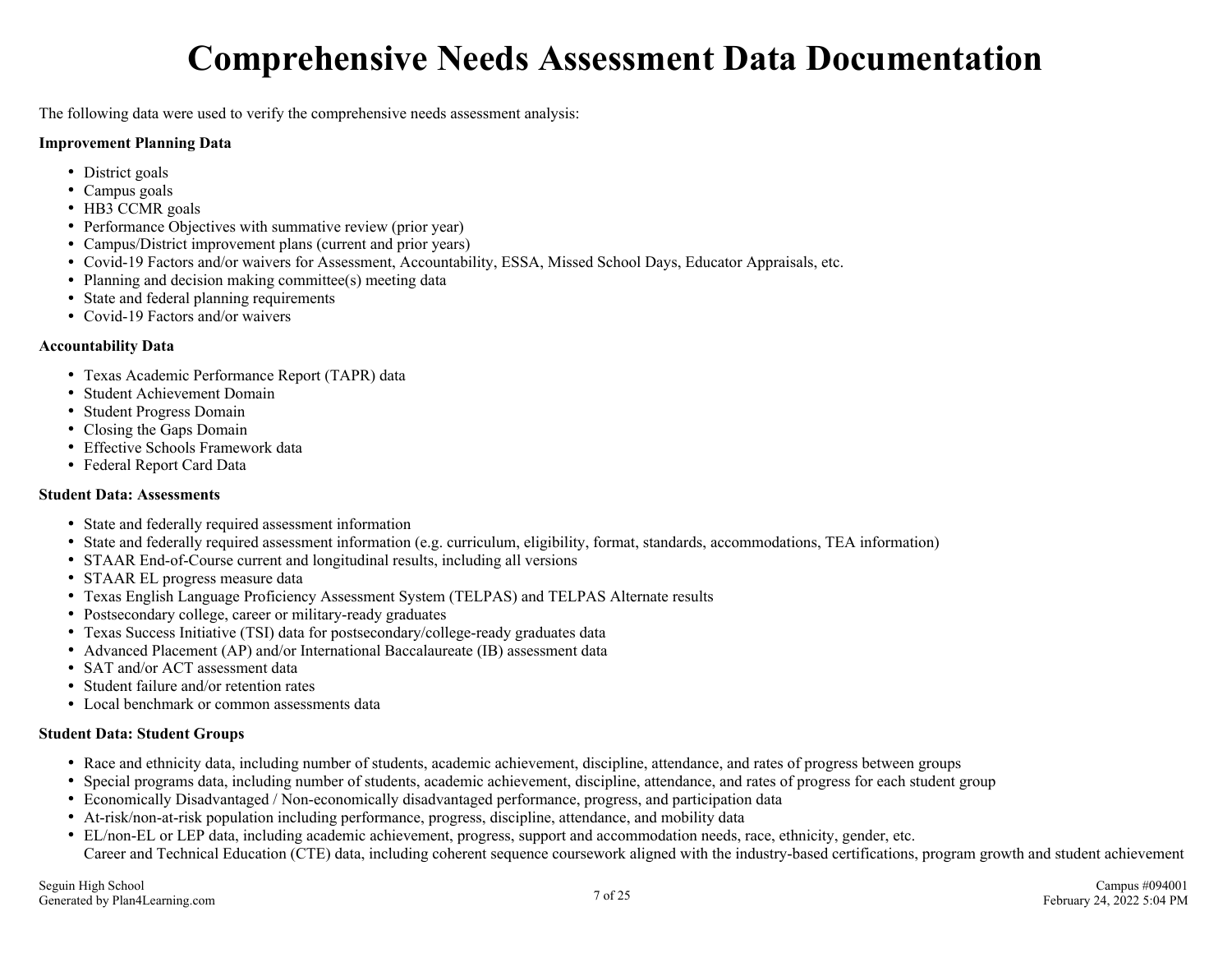by race, ethnicity, gender, etc.

• Response to Intervention (RtI) student achievement data

#### **Student Data: Behavior and Other Indicators**

- Completion rates and/or graduation rates data
- Annual dropout rate data
- Attendance data
- Discipline records

#### **Employee Data**

- Professional learning communities (PLC) data
- Staff surveys and/or other feedback

#### **Parent/Community Data**

- Parent surveys and/or other feedback
- Parent engagement rate
- Community surveys and/or other feedback

#### **Support Systems and Other Data**

- Processes and procedures for teaching and learning, including program implementation
- Budgets/entitlements and expenditures data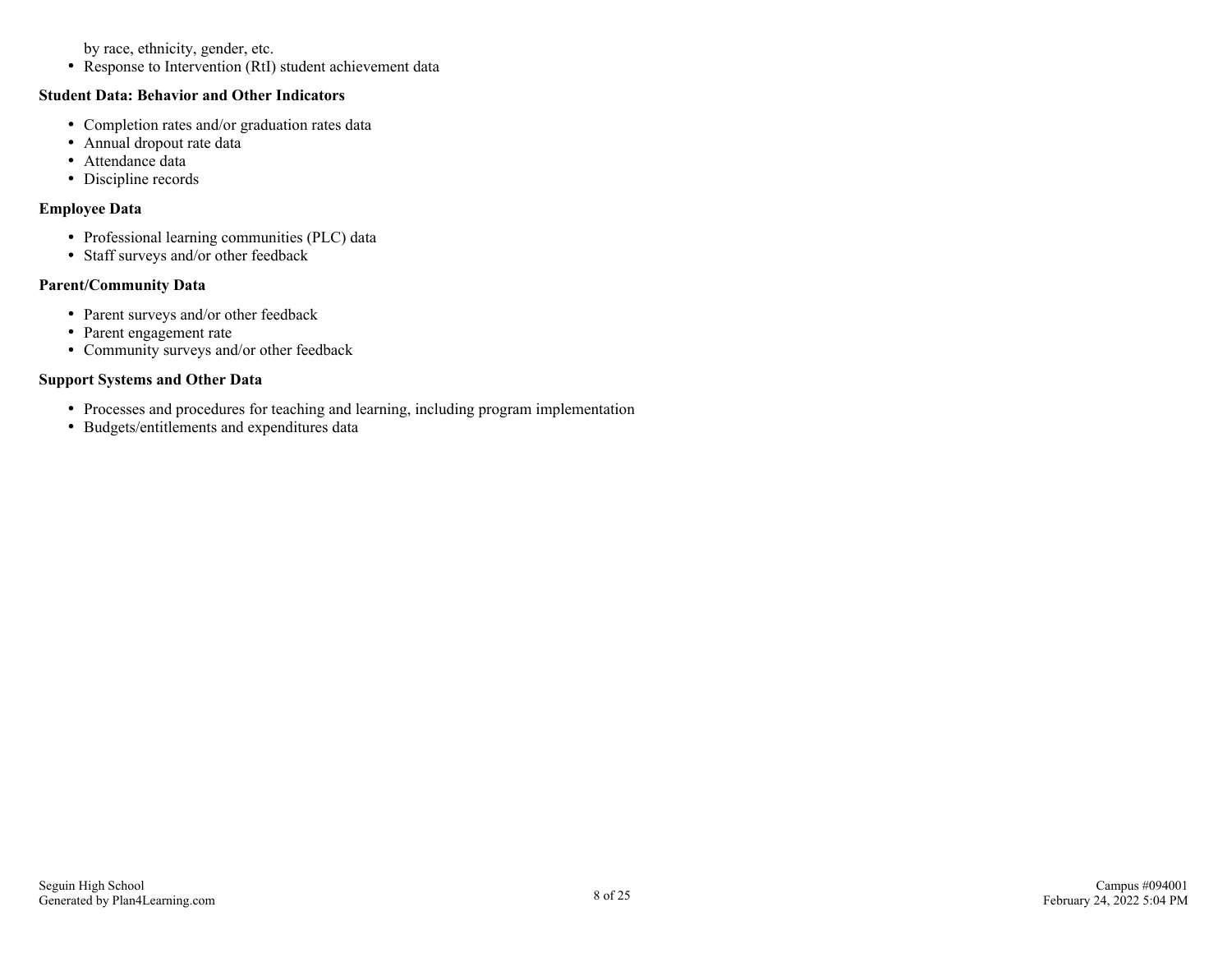## **Goals**

<span id="page-8-0"></span>**Goal 1:** Improve student learning through improved instructional practice.

**Performance Objective 1:** By focusing on purposeful planning, curriculum alignment, researched- based instructional strategies, ICLE Rigor and Relevance Framework, instructional technology and targeted support for special programs and sub-populations, Seguin High School will become a B-Rated Campus. Success criteria will reflect the following: Domain 1: Approaches (71%); Meets (46%); Masters (18%), with the following performance levels it would convert to a goal of B (81%) for Domain 2B.

**Targeted or ESF High Priority**

**HB3 Goal**

**Evaluation Data Sources:** CFA PLC Agendas Interim Assessments Rigor and Relevance Walkthroughs CBA Benchmarks STAAR EOC Results TEA Report Card TAPR Report Edgenuity Google Classroom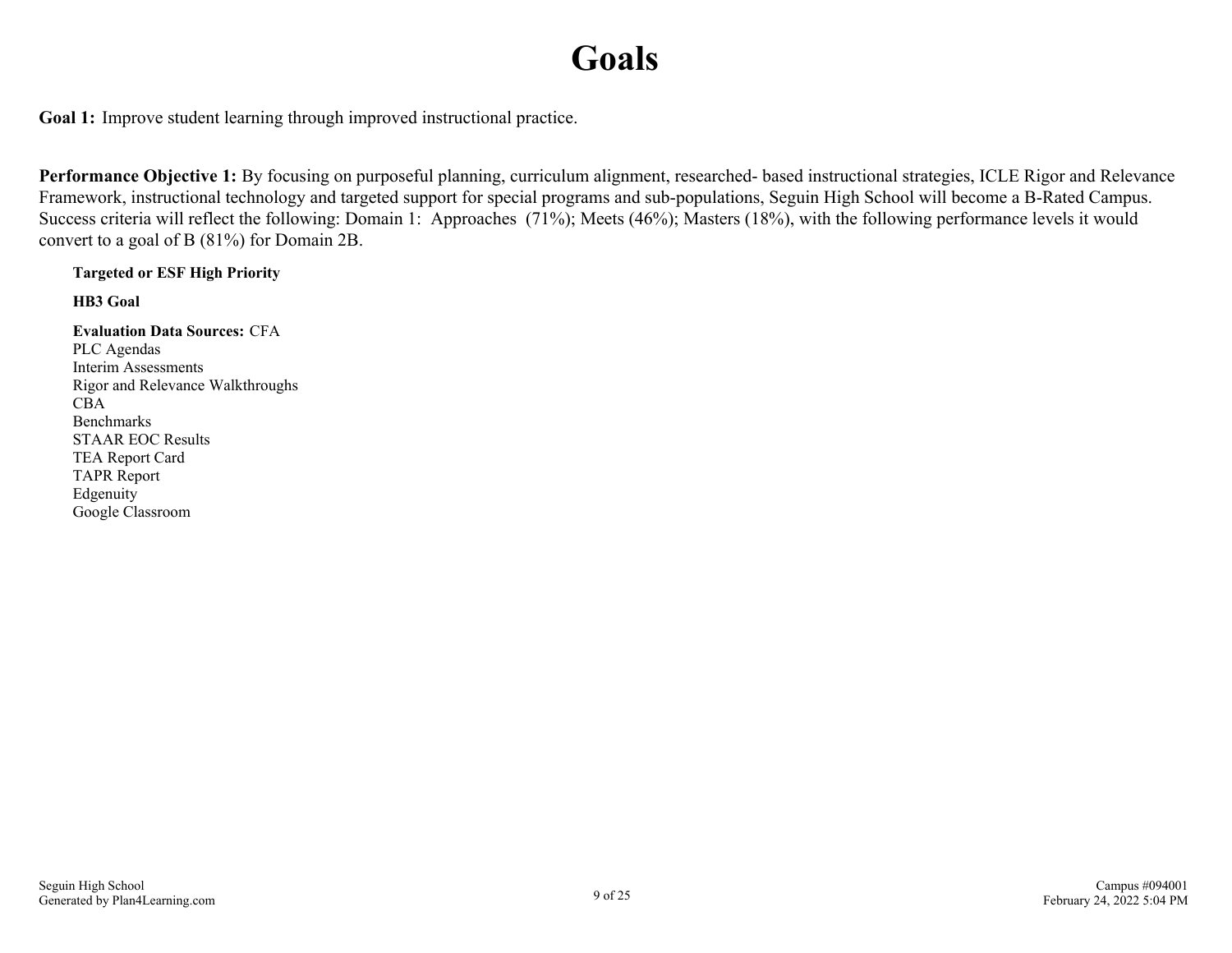| <b>Strategy 1 Details</b>                                                                                                                                                                                                                 | <b>Reviews</b> |                |     |                  |
|-------------------------------------------------------------------------------------------------------------------------------------------------------------------------------------------------------------------------------------------|----------------|----------------|-----|------------------|
| Strategy 1: Utilize common planning periods and PLC's for all teachers to engage in Purposeful Planning to address EOC                                                                                                                    |                | Formative      |     | <b>Summative</b> |
| content, Special Education, accommodations and ELL linguistic accommodations to deliver a guaranteed and viable<br>curriculum. Provide professional learning for selected teachers via the Solution Tree Model, Instructional Technology, | <b>Nov</b>     | Jan            | Mar | June             |
| NearPod, Google Classroom, Edgenuity, and Super PLCs.                                                                                                                                                                                     |                |                |     |                  |
| <b>Strategy's Expected Result/Impact: Pacing Calendars</b>                                                                                                                                                                                | 75%            |                |     |                  |
| <b>Assessment Calendars</b><br><b>Lesson Plans</b>                                                                                                                                                                                        |                |                |     |                  |
| Google Classroom postings (LittleSis)                                                                                                                                                                                                     |                |                |     |                  |
| SHS will create an academic culture where all students will receive high quality instruction in every class.                                                                                                                              |                |                |     |                  |
| <b>Staff Responsible for Monitoring: SHS Principal</b>                                                                                                                                                                                    |                |                |     |                  |
| SHS Associate Principal<br>SHS Academic Dean                                                                                                                                                                                              |                |                |     |                  |
| <b>SHS Assistant Principals</b>                                                                                                                                                                                                           |                |                |     |                  |
| SHS Department Chairs                                                                                                                                                                                                                     |                |                |     |                  |
| <b>SHS</b> Teachers                                                                                                                                                                                                                       |                |                |     |                  |
| TEA Priorities: Recruit, support, retain teachers and principals, Build a foundation of reading and math,                                                                                                                                 |                |                |     |                  |
| Connect high school to career and college, Improve low-performing schools - ESF Levers: Lever 1: Strong                                                                                                                                   |                |                |     |                  |
| School Leadership and Planning, Lever 2: Effective, Well-Supported Teachers, Lever 4: High-Quality<br>Curriculum, Lever 5: Effective Instruction - Additional Targeted Support Strategy - Results Driven                                  |                |                |     |                  |
| Accountability                                                                                                                                                                                                                            |                |                |     |                  |
|                                                                                                                                                                                                                                           |                |                |     |                  |
| <b>Strategy 2 Details</b>                                                                                                                                                                                                                 |                | <b>Reviews</b> |     |                  |
| Strategy 2: EOC Content teams will generate Interim Assessments every 20-30 days to assess comprehensive TEKS                                                                                                                             |                | Formative      |     | <b>Summative</b> |
| mastery. All campus courses will create common formative assessments (CFAs) every 10 days of instruction to assess<br>Essential Standards mastery and develop plans for reteach/spiral/intervention.                                      | <b>Nov</b>     | Jan            | Mar | June             |
| <b>Strategy's Expected Result/Impact: CFAs</b>                                                                                                                                                                                            |                |                |     |                  |
| <b>Interim Assessments</b>                                                                                                                                                                                                                | 80%            |                |     |                  |
| CBAs (district)<br>Reteach/Spiraled TEKS will appear in Lesson Plans and be reassessed on subsequent CFAs.                                                                                                                                |                |                |     |                  |
| Monitor student growth in each EOC area using Interims, CBAs, CFAs and Eduphoria.                                                                                                                                                         |                |                |     |                  |
| <b>Staff Responsible for Monitoring: SHS Principal</b>                                                                                                                                                                                    |                |                |     |                  |
| SHS Academic Dean<br>SHS Department Chairs                                                                                                                                                                                                |                |                |     |                  |
| <b>SHS</b> Teachers                                                                                                                                                                                                                       |                |                |     |                  |
|                                                                                                                                                                                                                                           |                |                |     |                  |
| TEA Priorities: Recruit, support, retain teachers and principals - ESF Levers: Lever 2: Effective, Well-<br>Supported Teachers, Lever 4: High-Quality Curriculum, Lever 5: Effective Instruction - Additional Targeted                    |                |                |     |                  |
| <b>Support Strategy - Results Driven Accountability</b>                                                                                                                                                                                   |                |                |     |                  |
|                                                                                                                                                                                                                                           |                |                |     |                  |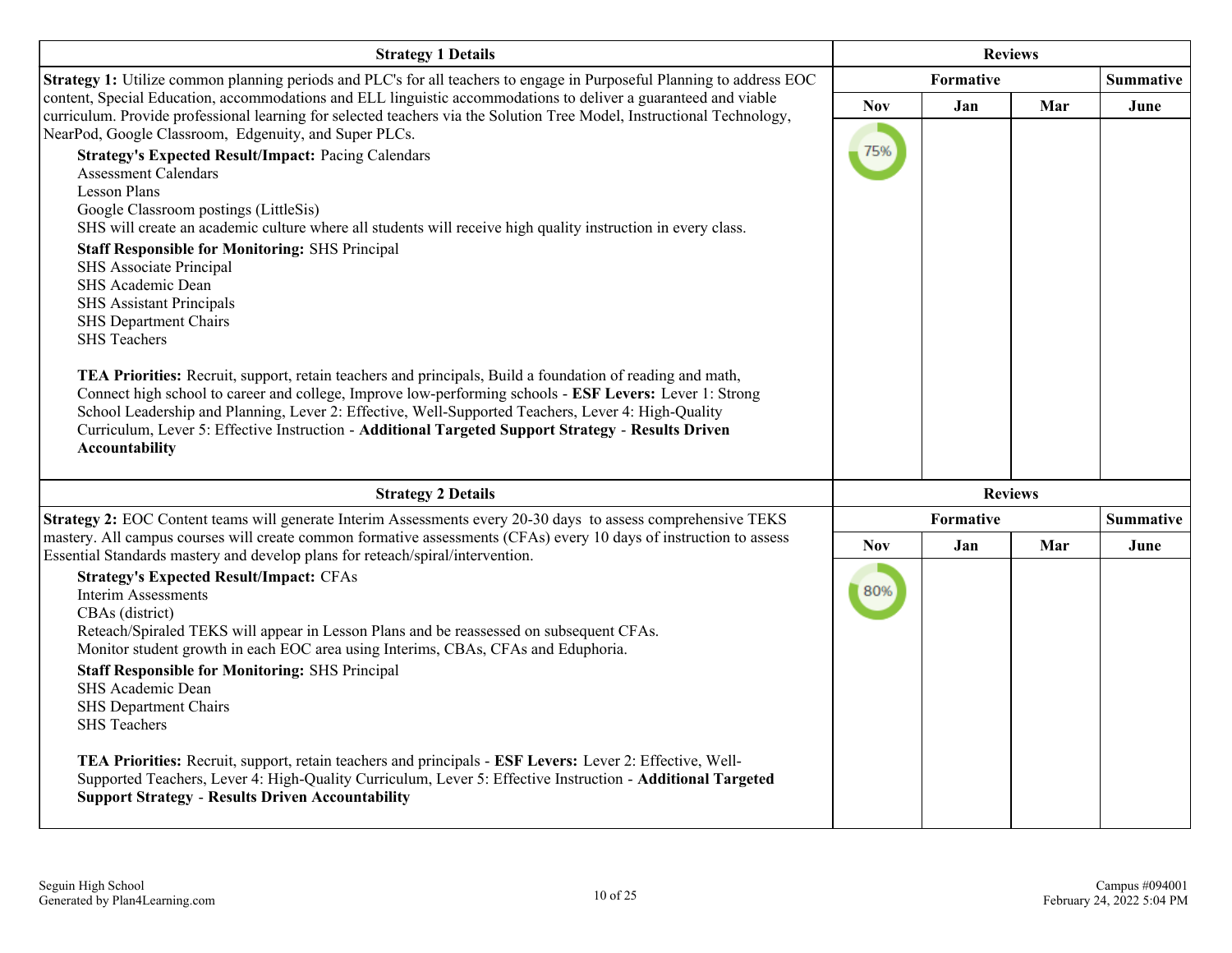| <b>Strategy 3 Details</b>                                                                                                                                                                                                                                                                                                                                                                                                                                                                                                                                                                                                                                                                                                                                                                                                                                                                                                                                                                                     | <b>Reviews</b> |                |     |                  |
|---------------------------------------------------------------------------------------------------------------------------------------------------------------------------------------------------------------------------------------------------------------------------------------------------------------------------------------------------------------------------------------------------------------------------------------------------------------------------------------------------------------------------------------------------------------------------------------------------------------------------------------------------------------------------------------------------------------------------------------------------------------------------------------------------------------------------------------------------------------------------------------------------------------------------------------------------------------------------------------------------------------|----------------|----------------|-----|------------------|
| Strategy 3: FLEX is offered daily on campus, or remotely, from 10:18-10:49 Monday - Friday. M/F is FLEX Leadership-                                                                                                                                                                                                                                                                                                                                                                                                                                                                                                                                                                                                                                                                                                                                                                                                                                                                                           |                | Formative      |     | <b>Summative</b> |
| where students are experiencing SEL lessons via Panorama or teacher created and vetted lessons. T/W/R is FLEX<br>Academy- where students are expected to check their academic progress on TEAMS and work on homework/study/projects                                                                                                                                                                                                                                                                                                                                                                                                                                                                                                                                                                                                                                                                                                                                                                           | <b>Nov</b>     | Jan            | Mar | June             |
| OR read silently. FLEX Academy will be used to prepare EOC re-testers for the Dec Administration.<br>Strategy's Expected Result/Impact: Increase the overall level of literacy for all students; increase the number<br>of students who achieve at Meets and Masters on STAAR EOC; Close achievement gaps. Increase number of<br>approaches students in Dec administration of STAAR EOC.<br><b>Staff Responsible for Monitoring: SHS Principal</b><br>SHS Associate Principal<br>SHS Academic Dean<br>SHS Department Chairs<br><b>SHS</b> Teachers<br>Schoolwide and Targeted Assisted Title I Elements: 2.4, 2.5, 2.6 - TEA Priorities: Build a foundation of<br>reading and math, Connect high school to career and college, Improve low-performing schools - ESF Levers:<br>Lever 1: Strong School Leadership and Planning, Lever 2: Effective, Well-Supported Teachers, Lever 3: Positive<br>School Culture, Lever 4: High-Quality Curriculum, Lever 5: Effective Instruction - Targeted Support Strategy | 50%            |                |     |                  |
| <b>Strategy 4 Details</b>                                                                                                                                                                                                                                                                                                                                                                                                                                                                                                                                                                                                                                                                                                                                                                                                                                                                                                                                                                                     |                | <b>Reviews</b> |     |                  |
| Strategy 4: Increase student access to a rigorous and relevant curriculum through effective ICLE Rigor and Relevance                                                                                                                                                                                                                                                                                                                                                                                                                                                                                                                                                                                                                                                                                                                                                                                                                                                                                          | Formative      |                |     | <b>Summative</b> |
| coaching. All administration and Department Leads will actively engage in ICLE coaching in their respective areas through<br>the Learner Engagement Rubric.                                                                                                                                                                                                                                                                                                                                                                                                                                                                                                                                                                                                                                                                                                                                                                                                                                                   | <b>Nov</b>     | Jan            | Mar | June             |
| Strategy's Expected Result/Impact: Increase student engagement, rigor and relevance in every classroom to<br>improve the number of students who achieve Meets on STAAR EOC.<br><b>Staff Responsible for Monitoring: SHS Principal</b><br>SHS Associate Principal<br>SHS Academic Dean<br><b>SHS Assistant Principals</b><br>Schoolwide and Targeted Assisted Title I Elements: 2.4, 2.5, 2.6 - TEA Priorities: Improve low-performing<br>schools - ESF Levers: Lever 1: Strong School Leadership and Planning, Lever 2: Effective, Well-Supported<br>Teachers, Lever 4: High-Quality Curriculum - Targeted Support Strategy                                                                                                                                                                                                                                                                                                                                                                                   | 65%            |                |     |                  |
| Accomplished<br>100%<br>Continue/Modify<br>0%<br>No Progress                                                                                                                                                                                                                                                                                                                                                                                                                                                                                                                                                                                                                                                                                                                                                                                                                                                                                                                                                  | Discontinue    |                |     |                  |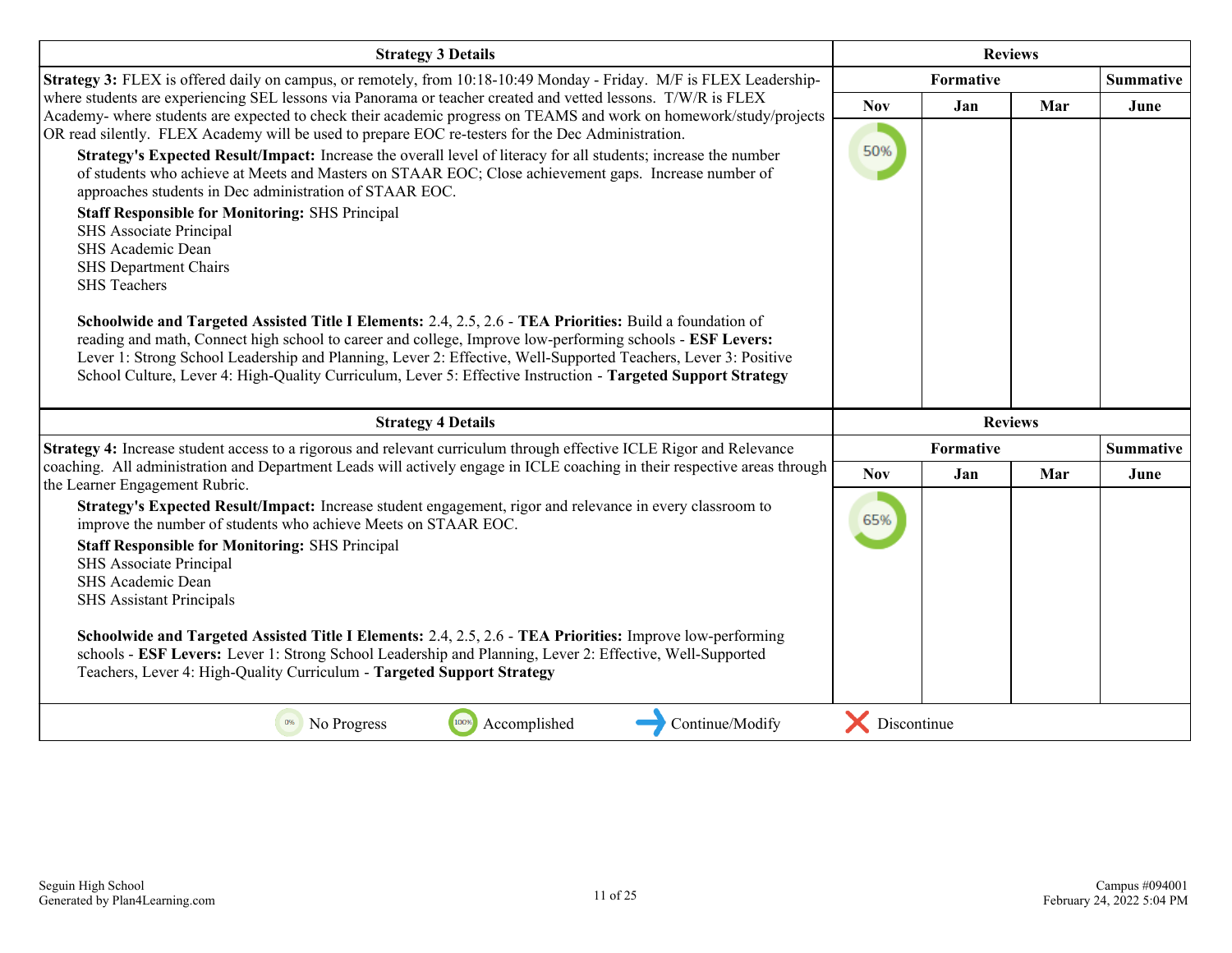**Performance Objective 2:** POST-SECONDARY READINESS: At Seguin High School, 55% of students will obtain CCMR indicator (41% last year).

#### **Targeted or ESF High Priority**

**HB3 Goal**

**Evaluation Data Sources:** Purposeful Planning Documents for Rigor, Relevance, and Engagement CFA, Interim, CBA, and Benchmark Data at Meets and Masters Advanced Academic Data by Subpopulations (TSI, DC, AP) CTE Coherent Sequences Report, CCMR Reports, and increased enrollment in College Prep Courses.

| <b>Strategy 1 Details</b>                                                                                                                                                                                                                                                                                                                                                                                                                         | <b>Reviews</b> |                  |                |                  |
|---------------------------------------------------------------------------------------------------------------------------------------------------------------------------------------------------------------------------------------------------------------------------------------------------------------------------------------------------------------------------------------------------------------------------------------------------|----------------|------------------|----------------|------------------|
| Strategy 1: Actively recruit and encourage students to take Advanced and Advanced Placement, and Dual Credit courses                                                                                                                                                                                                                                                                                                                              |                | <b>Formative</b> |                | <b>Summative</b> |
| on campus. Encourage students in DC to challenge the AP test if available. Create a TSI College Prep class on Campus for<br>ELA and Math.                                                                                                                                                                                                                                                                                                         | <b>Nov</b>     | Jan              | Mar            | June             |
| Strategy's Expected Result/Impact: Better prepare our students for post secondary coursework. Increase the<br>CCMR data for the campus and district. Provide a system of supports for students that have not passed TSI their<br>senior year (College Prep).                                                                                                                                                                                      | 50%            |                  |                |                  |
| <b>Staff Responsible for Monitoring: SHS Principal</b>                                                                                                                                                                                                                                                                                                                                                                                            |                |                  |                |                  |
| SHS Academic Dean<br>Director of ECHS                                                                                                                                                                                                                                                                                                                                                                                                             |                |                  |                |                  |
| Advanced Academic Assistant Principal                                                                                                                                                                                                                                                                                                                                                                                                             |                |                  |                |                  |
| TEA Priorities: Recruit, support, retain teachers and principals, Build a foundation of reading and math,<br>Connect high school to career and college, Improve low-performing schools - ESF Levers: Lever 1: Strong<br>School Leadership and Planning, Lever 2: Effective, Well-Supported Teachers, Lever 3: Positive School Culture,<br>Lever 4: High-Quality Curriculum, Lever 5: Effective Instruction - Additional Targeted Support Strategy |                |                  |                |                  |
| <b>Strategy 2 Details</b>                                                                                                                                                                                                                                                                                                                                                                                                                         |                |                  | <b>Reviews</b> |                  |
| <b>Strategy 2:</b> Provide Texas Success Initiative (TSI) assessment opportunities to grades 8-12 students throughout the school                                                                                                                                                                                                                                                                                                                  |                | Formative        |                | <b>Summative</b> |
| year, on Saturdays, and during ECHS<br>Summer Bridge to increase the number of students who are college ready, which will also increase the enrollment in dual                                                                                                                                                                                                                                                                                    | <b>Nov</b>     | Jan              | Mar            | June             |
| credit (DC) classes.<br>Strategy's Expected Result/Impact: Trained TSI Proctors, Number of TSIs<br>administered, Number of students enrolled in dual credit courses.<br>Staff Responsible for Monitoring: Director of Early College High School<br><b>SHS Testing Coordinator</b>                                                                                                                                                                 | 85%            |                  |                |                  |
| TEA Priorities: Build a foundation of reading and math, Connect high school to career and college - ESF<br>Levers: Lever 2: Effective, Well-Supported Teachers - Additional Targeted Support Strategy                                                                                                                                                                                                                                             |                |                  |                |                  |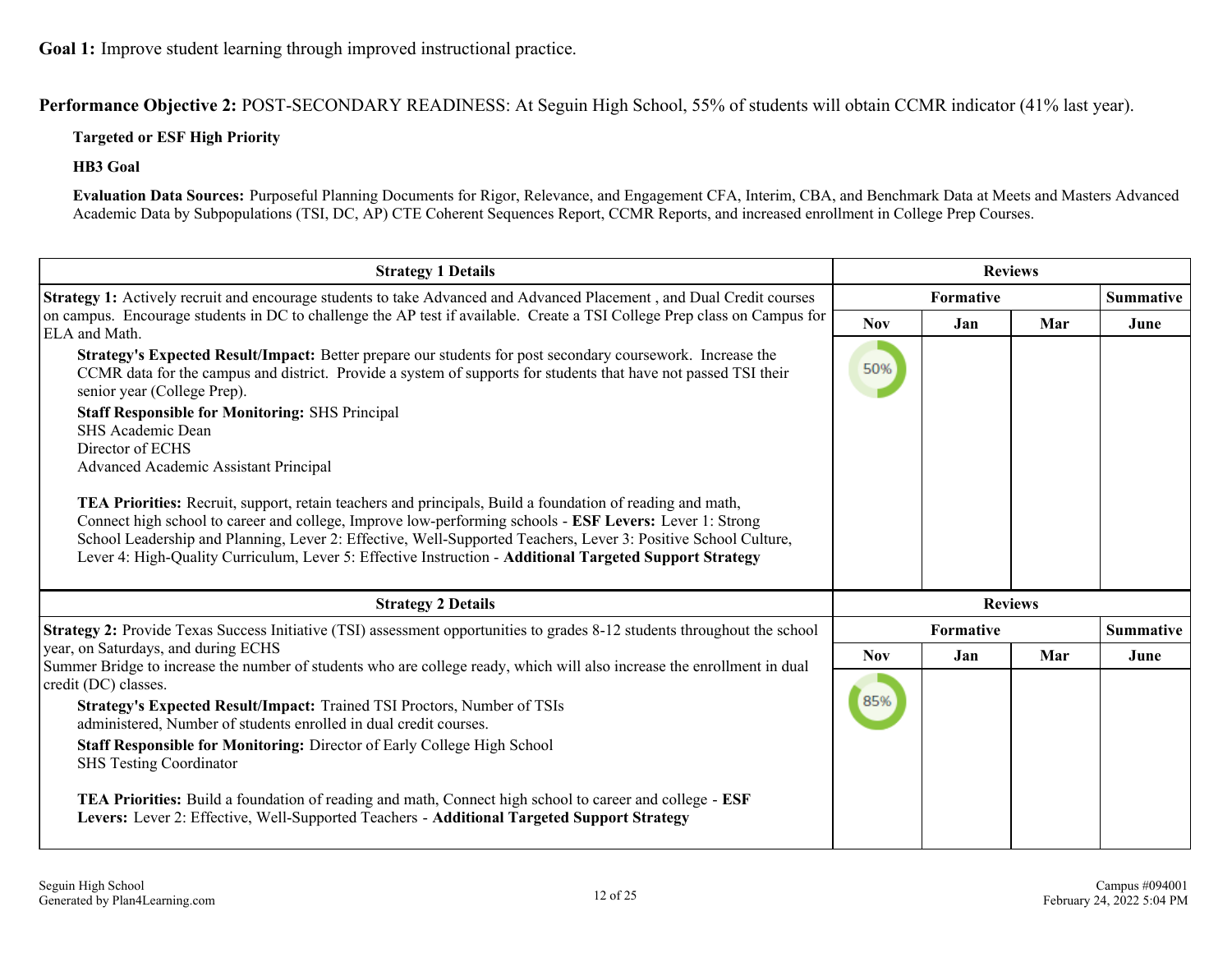| <b>Strategy 3 Details</b>                                                                                                                                                                                                                                                                                                                                                                                                                                                                                                                                                 | <b>Reviews</b>   |           |                |                  |
|---------------------------------------------------------------------------------------------------------------------------------------------------------------------------------------------------------------------------------------------------------------------------------------------------------------------------------------------------------------------------------------------------------------------------------------------------------------------------------------------------------------------------------------------------------------------------|------------------|-----------|----------------|------------------|
| Strategy 3: Utilize the College Board Classroom platform to increase rigor and exposure to FRQ and multiple choice                                                                                                                                                                                                                                                                                                                                                                                                                                                        | <b>Formative</b> |           |                | <b>Summative</b> |
| questions that students will encounter on AP test day.                                                                                                                                                                                                                                                                                                                                                                                                                                                                                                                    | <b>Nov</b>       | Jan       | Mar            | June             |
| Strategy's Expected Result/Impact: Increased overall average of students attaining a score of 3 or better.<br><b>Staff Responsible for Monitoring: SHS Principal</b><br>SHS Academic Dean<br>Director of ECHS<br>Advanced Academic Assistant Principal                                                                                                                                                                                                                                                                                                                    | 50%              |           |                |                  |
| <b>TEA Priorities:</b> Build a foundation of reading and math, Connect high school to career and college - <b>ESF</b><br>Levers: Lever 4: High-Quality Curriculum, Lever 5: Effective Instruction - Targeted Support Strategy                                                                                                                                                                                                                                                                                                                                             |                  |           |                |                  |
| <b>Strategy 4 Details</b>                                                                                                                                                                                                                                                                                                                                                                                                                                                                                                                                                 |                  |           | <b>Reviews</b> |                  |
| Strategy 4: Continue to offer pathways to industry certifications via the Career and Technology Education program. CTE                                                                                                                                                                                                                                                                                                                                                                                                                                                    |                  | Formative |                | <b>Summative</b> |
| Department will provide for travel to local colleges, universities, business partners, industry partners and/or district-<br>sponsored events for course instructional purposes.                                                                                                                                                                                                                                                                                                                                                                                          | Nov.             | Jan       | Mar            | June             |
| Strategy's Expected Result/Impact: Increase the number of CTE certifications for<br>program effectiveness. 55% of students will obtain CCMR indicator, (41% last year).<br><b>Staff Responsible for Monitoring: CTE Director</b><br><b>SHS</b> Counselors<br><b>CCMR Clerk</b><br><b>TEA Priorities:</b> Connect high school to career and college, Improve low-performing schools - <b>ESF Levers:</b><br>Lever 2: Effective, Well-Supported Teachers, Lever 4: High-Quality Curriculum, Lever 5: Effective Instruction -<br><b>Additional Targeted Support Strategy</b> | 65%              |           |                |                  |
| 100%<br>Accomplished<br>Continue/Modify<br>No Progress<br>0%                                                                                                                                                                                                                                                                                                                                                                                                                                                                                                              | Discontinue      |           |                |                  |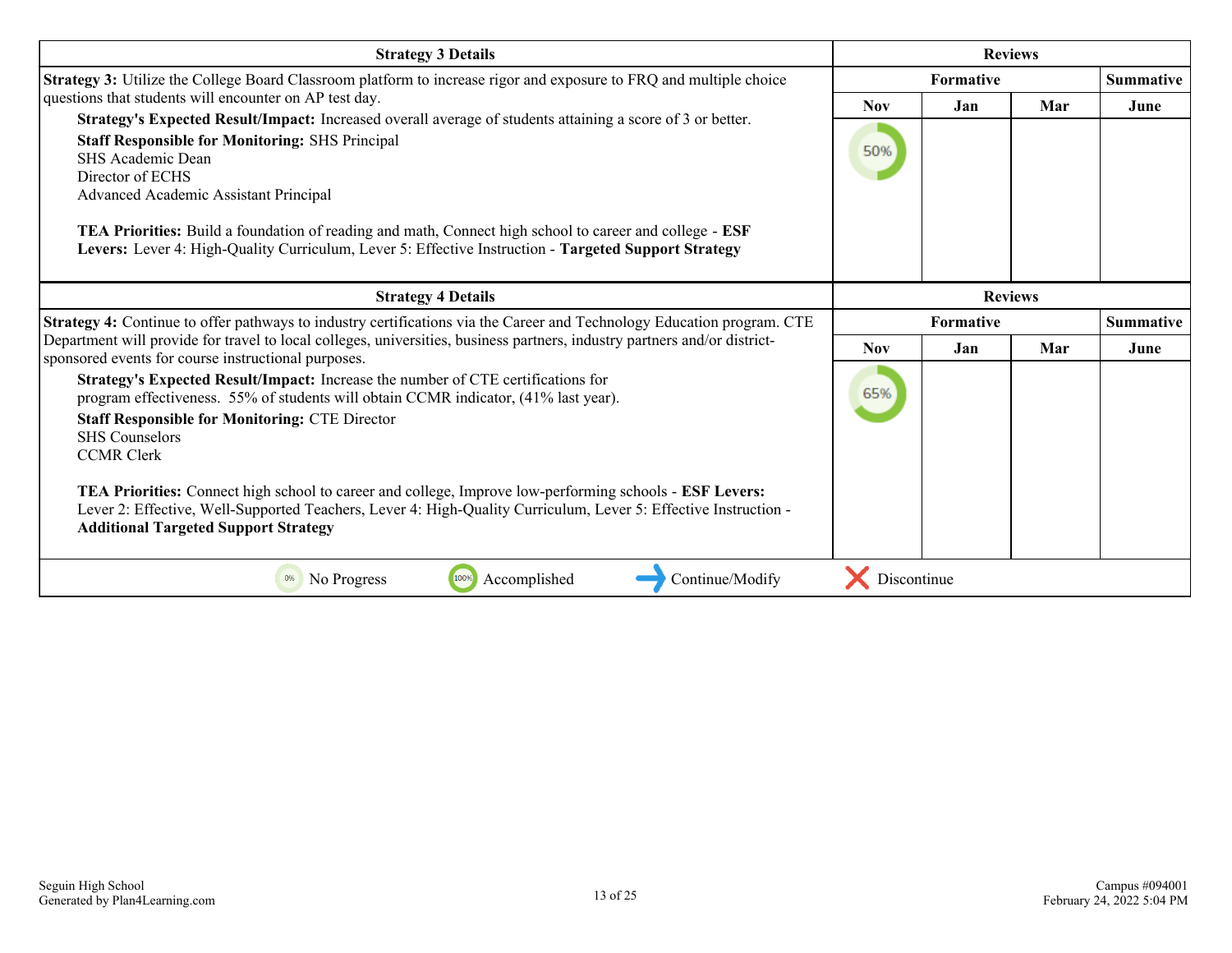**Performance Objective 3:** WHOLE CHILD SOCIAL EMOTIONAL LEARNING: Seguin High School will increase learning opportunities that support and reinforce the health and well-being of all students by addressing on campus COVID-19 safety, lifetime fitness, school attendance, extra-curricular activities and the emotional support of all student populations. Seguin High School will increase attendance from 92 % to 94 %, and decrease out of school suspensions by 10%. Seguin High School will see a 10% increase in score from the Panorama BOY and EOY Surveys.

#### **Targeted or ESF High Priority**

**Evaluation Data Sources:** Student attendance, discipline referrals, climate surveys, Panorama Surveys, employee attendance, drop-out data, homeless, migrant, participation in extra-curricular activities.

| <b>Strategy 1 Details</b>                                                                                                                                                                                                                | <b>Reviews</b> |                  |     |                  |
|------------------------------------------------------------------------------------------------------------------------------------------------------------------------------------------------------------------------------------------|----------------|------------------|-----|------------------|
| Strategy 1: Implement research based social and emotional support organization via Communities In Schools (CIS),                                                                                                                         |                | <b>Formative</b> |     | <b>Summative</b> |
| designed to create structures that build Self-awareness, Self-management, Social Awareness, Relationship skills, and<br>Responsible decision making in our most fragile students. Address SEL and diversity issues derived from possible | <b>Nov</b>     | Jan              | Mar | June             |
| COVID-19 trauma.                                                                                                                                                                                                                         |                |                  |     |                  |
| Strategy's Expected Result/Impact: Improve students social and emotional learning<br>so that students attend and remain in school.                                                                                                       | 60%            |                  |     |                  |
| <b>Staff Responsible for Monitoring: SHS Principal</b>                                                                                                                                                                                   |                |                  |     |                  |
| SHS Associate Principal<br><b>SHS Counselors</b>                                                                                                                                                                                         |                |                  |     |                  |
| <b>CIS</b> Counselors                                                                                                                                                                                                                    |                |                  |     |                  |
| <b>ESF Levers:</b> Lever 3: Positive School Culture                                                                                                                                                                                      |                |                  |     |                  |
|                                                                                                                                                                                                                                          |                |                  |     |                  |
| <b>Strategy 2 Details</b>                                                                                                                                                                                                                |                | <b>Reviews</b>   |     |                  |
| Strategy 2: Implement RaaWee Attendance Intervention System to improve attendance from 92% to 94%. Provide                                                                                                                               |                | Formative        |     | <b>Summative</b> |
| incentives to students meeting benchmarks.                                                                                                                                                                                               | <b>Nov</b>     | Jan              | Mar | June             |
| Strategy's Expected Result/Impact: Increase attendance rates thereby increasing                                                                                                                                                          |                |                  |     |                  |
| classroom success rates and eventually State Assessment Success.                                                                                                                                                                         | 60%            |                  |     |                  |
| <b>Staff Responsible for Monitoring: SHS Principal</b>                                                                                                                                                                                   |                |                  |     |                  |
| SHS Associate Principal                                                                                                                                                                                                                  |                |                  |     |                  |
| <b>SHS Assistant Principals</b><br><b>SHS Attendance Clerk</b>                                                                                                                                                                           |                |                  |     |                  |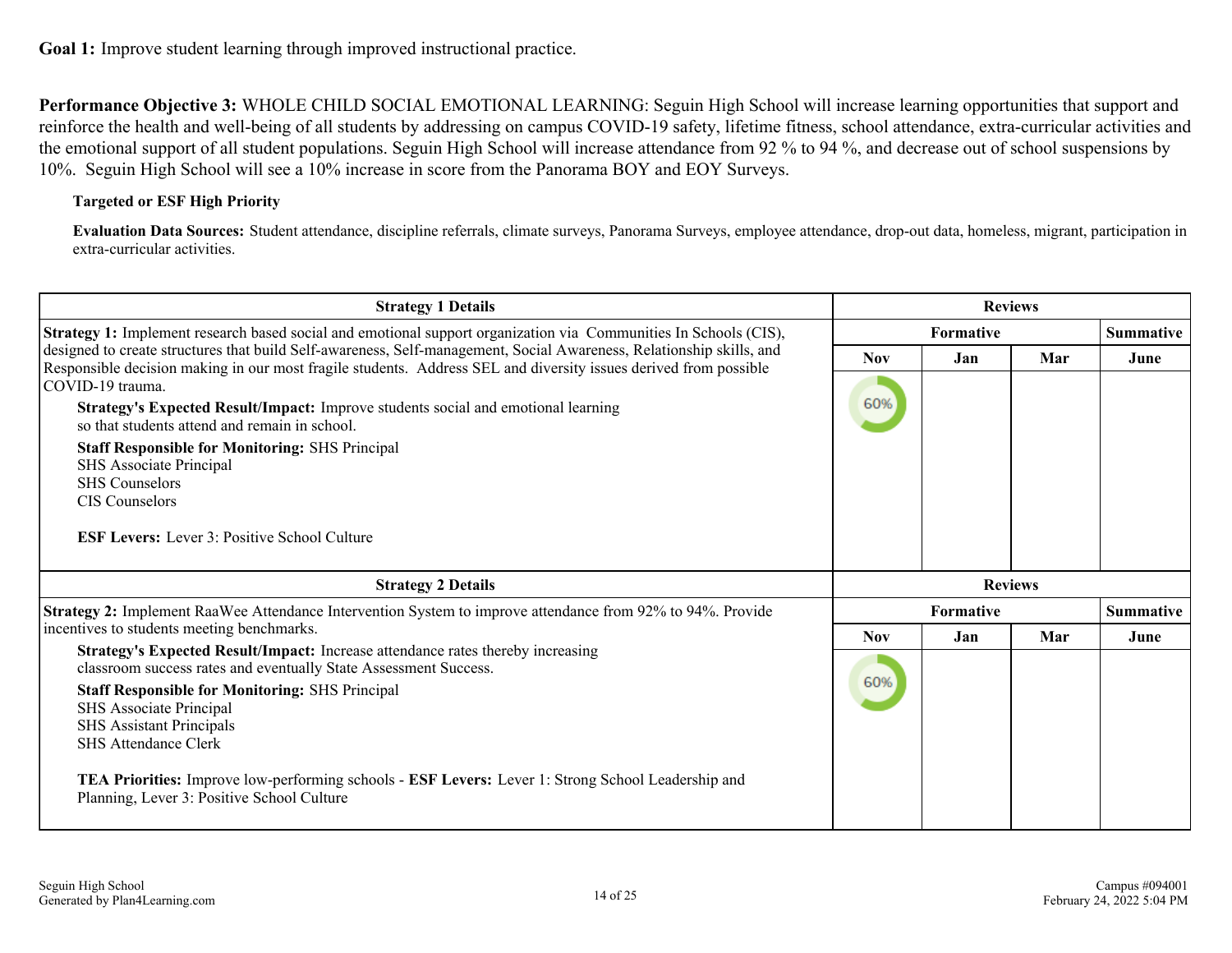| <b>Strategy 3 Details</b>                                                                                                                                                                                                                                                                                                                                                                                                                                                         | <b>Reviews</b>    |           |                |                  |
|-----------------------------------------------------------------------------------------------------------------------------------------------------------------------------------------------------------------------------------------------------------------------------------------------------------------------------------------------------------------------------------------------------------------------------------------------------------------------------------|-------------------|-----------|----------------|------------------|
| Strategy 3: Deploy a Tardy Conductor System aimed at reducing student tardies.                                                                                                                                                                                                                                                                                                                                                                                                    |                   | Formative |                | <b>Summative</b> |
| Strategy's Expected Result/Impact: Increase attendance rates thereby increasing<br>classroom success rates and eventually State Assessment Success.<br><b>Staff Responsible for Monitoring: SHS Principal</b><br>SHS Associate Principal<br><b>SHS Assistant Principals</b><br><b>SHS Attendance Coordinator</b>                                                                                                                                                                  | <b>Nov</b><br>70% | Jan       | Mar            | June             |
| ESF Levers: Lever 1: Strong School Leadership and Planning, Lever 3: Positive School Culture                                                                                                                                                                                                                                                                                                                                                                                      |                   |           |                |                  |
| <b>Strategy 4 Details</b>                                                                                                                                                                                                                                                                                                                                                                                                                                                         |                   |           | <b>Reviews</b> |                  |
| Strategy 4: Campus will provide all employees and students safety training on the EOP component of A.L.I.C.E. Active<br>Shooter response. Provide security fencing underneath campus stairways. Provide mobile work stations for all                                                                                                                                                                                                                                              |                   | Formative |                | <b>Summative</b> |
| administrators. Provide PPE Equipment for all students and staff to prevent the spread of COVID-19.                                                                                                                                                                                                                                                                                                                                                                               | <b>Nov</b>        | Jan       | Mar            | June             |
| Strategy's Expected Result/Impact: Train all students and staff on what if scenarios to<br>better equip them in case of an actual emergency.<br><b>Staff Responsible for Monitoring: SHS Principal</b><br><b>SHS Associate Principal</b><br>SHS District Safety Coordinator<br><b>ESF Levers:</b> Lever 3: Positive School Culture                                                                                                                                                | 55%               |           |                |                  |
| <b>Strategy 5 Details</b>                                                                                                                                                                                                                                                                                                                                                                                                                                                         |                   |           | <b>Reviews</b> |                  |
| Strategy 5: Continue to implement Positive Behavior Intervention and Supports (PBIS) RTI Teams on all campuses                                                                                                                                                                                                                                                                                                                                                                    |                   | Formative |                | <b>Summative</b> |
| including the review of discipline data. Implement Restorative Practices training on campus. Implement Student Reset<br>Center to alleviate OSS/ISS.                                                                                                                                                                                                                                                                                                                              | <b>Nov</b>        | Jan       | Mar            | June             |
| Strategy's Expected Result/Impact: Decrease in-school suspensions by 10%, decrease<br>the number of out of school suspensions by 10% and decrease the number of Discipline Alternative Education<br>Placements by 10%.<br><b>Staff Responsible for Monitoring: SHS Principal</b><br>SHS Associate Principal<br><b>SHS Assistant Principals</b><br><b>SHS Behavior Coordinator</b><br>ESF Levers: Lever 1: Strong School Leadership and Planning, Lever 3: Positive School Culture | 25%               |           |                |                  |
| 100%<br>Accomplished<br>Continue/Modify<br>0%<br>No Progress                                                                                                                                                                                                                                                                                                                                                                                                                      | Discontinue       |           |                |                  |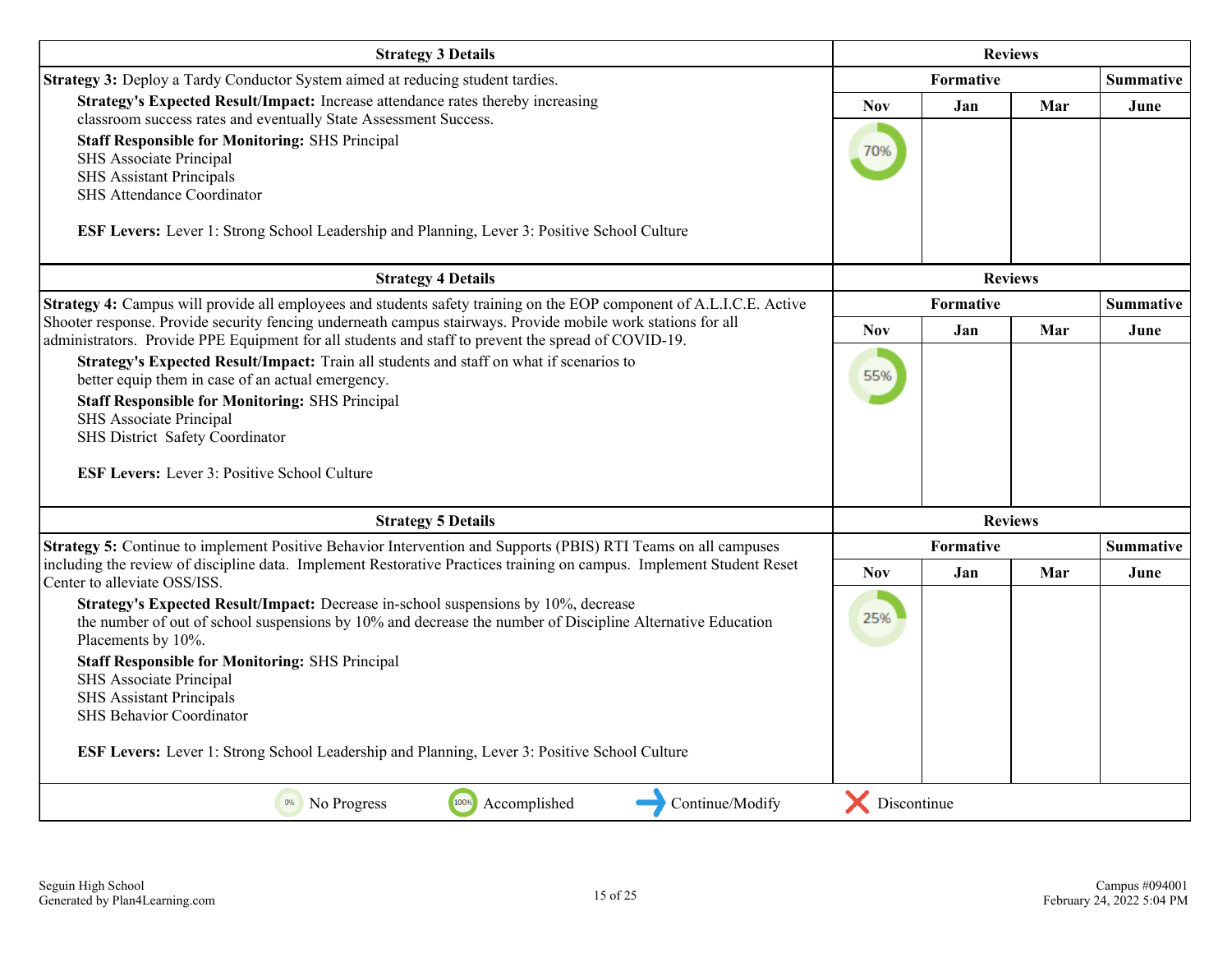**Goal 1:** Improve student learning through improved instructional practice.

**Performance Objective 4:** Seguin High School will reduce the report card failure rate by 5% each grading period.

#### **Targeted or ESF High Priority**

**Evaluation Data Sources:** Progress Report, TEAMS failure report, Student Success Forms, Student-Driven Plans

| <b>Strategy 1 Details</b>                                                                                                                                                                                                                    | <b>Reviews</b>   |     |     |                  |
|----------------------------------------------------------------------------------------------------------------------------------------------------------------------------------------------------------------------------------------------|------------------|-----|-----|------------------|
| <b>Strategy 1:</b> Research Based, proven strategies developed with E3 Alliance to create the SHS Instructional Playbook: Think                                                                                                              | <b>Formative</b> |     |     | <b>Summative</b> |
| Pair Share, Nine Squares, and QSSSA. Utilize the Rigor & Relevance Framework when planning to ensure high levels of<br>thoughtful work, high level questioning, and academic discussion. Utilize Edgeunity for Credit Recovery/Credit Repair | <b>Nov</b>       | Jan | Mar | June             |
| during FELX Period and selected Credit Recovery periods throughout the day.                                                                                                                                                                  |                  |     |     |                  |
| Strategy's Expected Result/Impact: Students will demonstrate more depth and complexity and achieve mastery<br>on Essential Standards or Objectives.                                                                                          | 65%              |     |     |                  |
| <b>Staff Responsible for Monitoring: SHS Principal</b>                                                                                                                                                                                       |                  |     |     |                  |
| SHS Academic Dean<br>Director of ECHS                                                                                                                                                                                                        |                  |     |     |                  |
| <b>Advanced Academic Assistant Principal</b>                                                                                                                                                                                                 |                  |     |     |                  |
| <b>TEA Priorities:</b> Improve low-performing schools - <b>ESF Levers:</b> Lever 2: Effective, Well-Supported Teachers,<br>Lever 4: High-Quality Curriculum, Lever 5: Effective Instruction                                                  |                  |     |     |                  |
| Accomplished<br>Continue/Modify<br>No Progress<br>100%                                                                                                                                                                                       | Discontinue      |     |     |                  |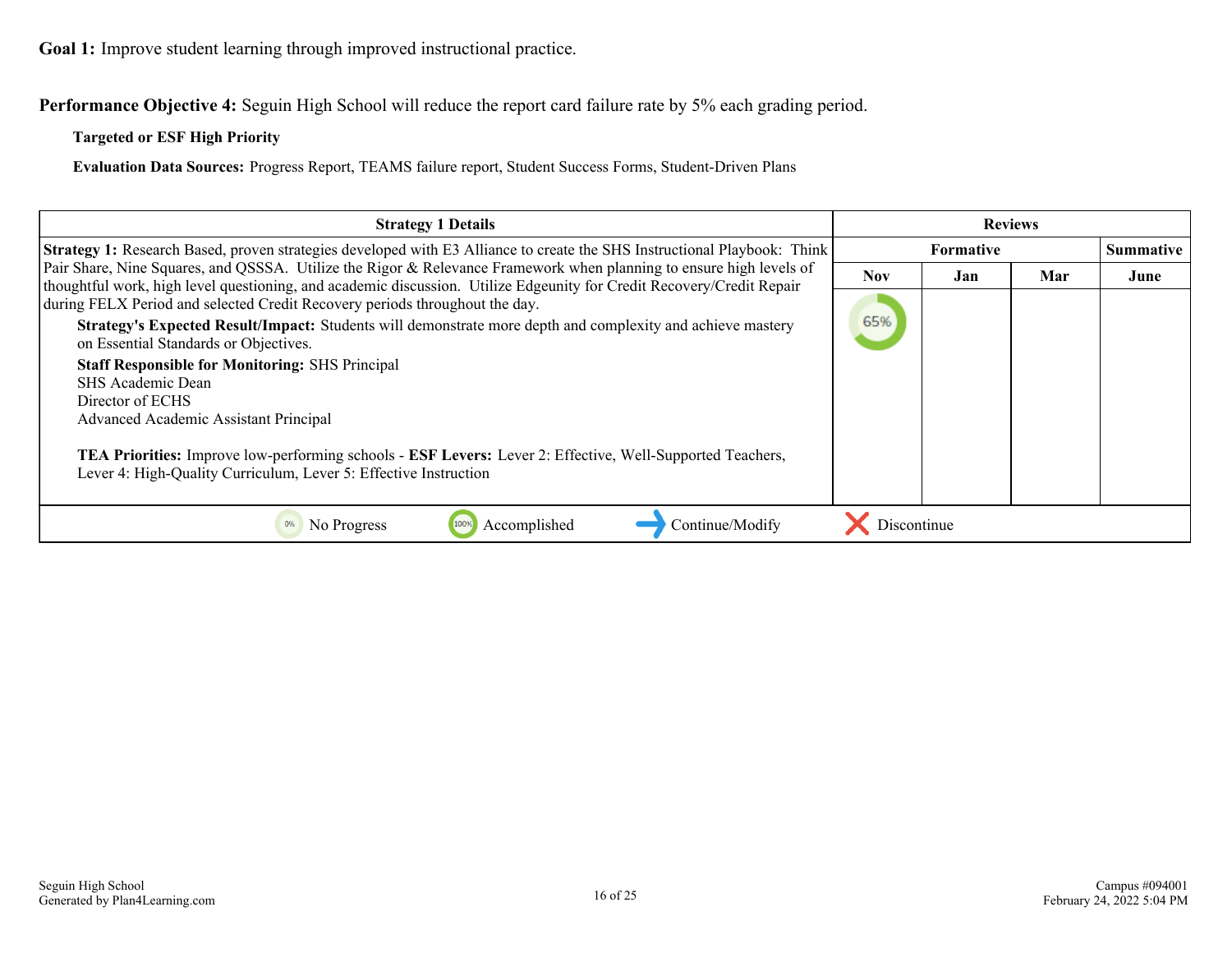<span id="page-16-0"></span>**Goal 2:** Engage parents, industry, and community partners to enrich the experience of students and staff and to establish Seguin High School as an integral part of the community.

**Performance Objective 1:** PARENTAL AND FAMILY ENGAGEMENT: Increase the number of opportunities for teachers and staff to engage in meaningful dialogue with parents and families by 15 more opportunities

**Targeted or ESF High Priority**

**Evaluation Data Sources:** Parent Sign In Sheets, Meeting Agendas, and Event Posting on Social Media.

| <b>Strategy 1 Details</b>                                                                                                                                                                                                                                                                                                    | <b>Reviews</b> |           |     |                  |
|------------------------------------------------------------------------------------------------------------------------------------------------------------------------------------------------------------------------------------------------------------------------------------------------------------------------------|----------------|-----------|-----|------------------|
| <b>Strategy 1:</b> Increase the number of opportunities for teachers and staff to engage in meaningful dialogue with parents and                                                                                                                                                                                             |                | Formative |     | <b>Summative</b> |
| families from 12 opportunities to 15 opportunities. Increase use of technology for virtual gatherings whenever possible due<br>to COVID-19 restrictions.                                                                                                                                                                     | <b>Nov</b>     | Jan       | Mar | June             |
| Strategy's Expected Result/Impact: Increase meaningful parental involvement to<br>educate parents about campus opportunities for<br>students.<br><b>Staff Responsible for Monitoring: SHS Principal</b><br>SHS Associate Principal<br><b>SHS Assistant Principals</b><br><b>ESF Levers:</b> Lever 3: Positive School Culture | 50%            |           |     |                  |
| Continue/Modify<br>Accomplished<br>No Progress<br>0%                                                                                                                                                                                                                                                                         | Discontinue    |           |     |                  |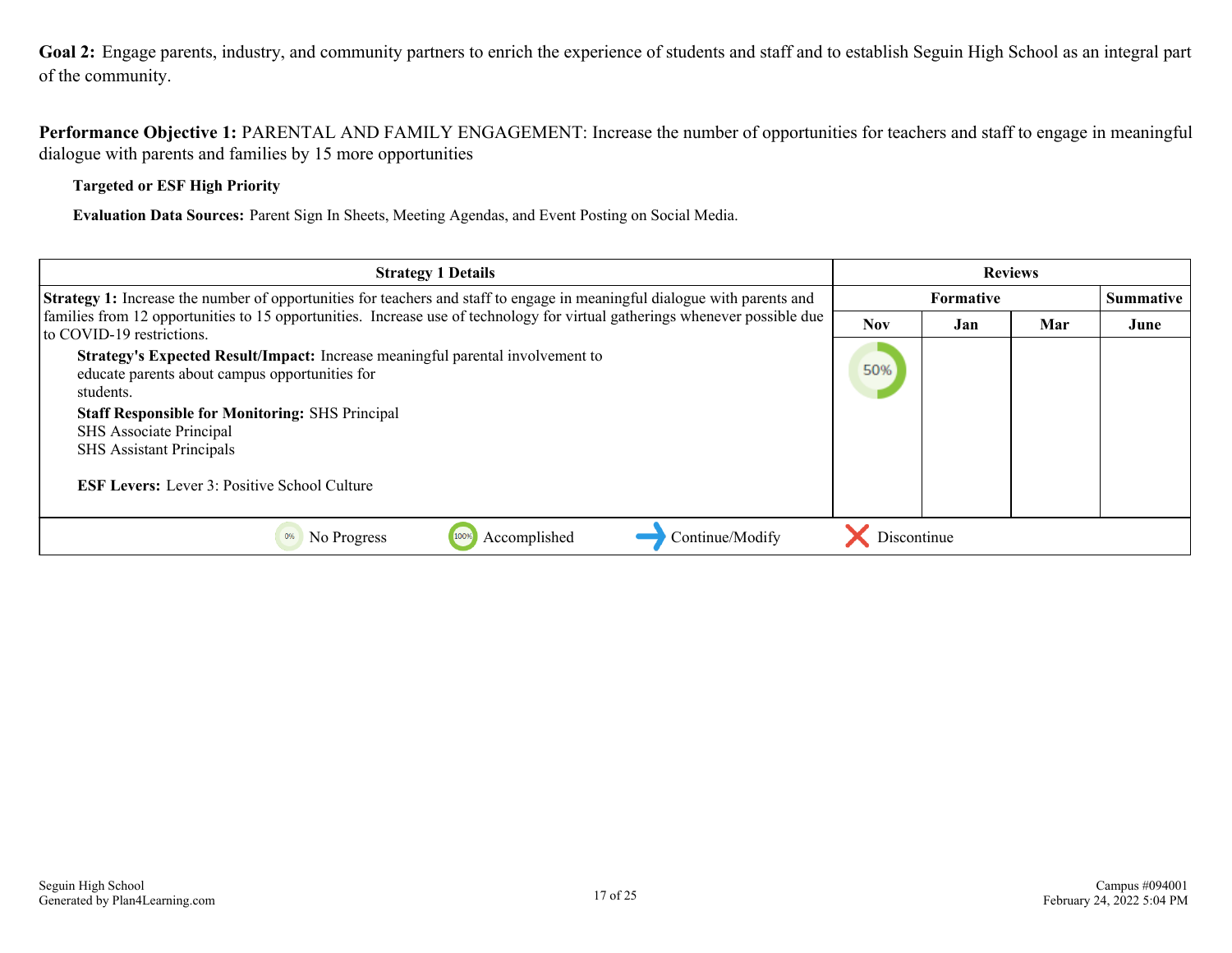Goal 2: Engage parents, industry, and community partners to enrich the experience of students and staff and to establish Seguin High School as an integral part of the community.

**Performance Objective 2:** PUBLIC RELATIONS and COMMUNICATIONS: Seguin High School will improve the public relations as measured by constructive feedback collected from social media and parent/community surveys.

**Evaluation Data Sources:** Monitor Social Media and electronic communications.

| <b>Strategy 1 Details</b>                                                                                                                                                                                                                        | <b>Reviews</b> |                                    |     |                  |
|--------------------------------------------------------------------------------------------------------------------------------------------------------------------------------------------------------------------------------------------------|----------------|------------------------------------|-----|------------------|
| <b>Strategy 1:</b> SHS will communicate and promote campus success through social media such as newsletters, posters, flyers,                                                                                                                    |                | <b>Formative</b>                   |     | <b>Summative</b> |
| school messenger, and our PIO.                                                                                                                                                                                                                   | <b>Nov</b>     | Jan                                | Mar | June             |
| Strategy's Expected Result/Impact: Increase parental involvement from diverse student groups.<br><b>Staff Responsible for Monitoring: SHS Principal</b><br><b>SHS</b> Dean of Instruction<br><b>ESF Levers:</b> Lever 3: Positive School Culture | 75%            |                                    |     |                  |
| <b>Strategy 2 Details</b><br><b>Strategy 2:</b> Operate a Site-Based Decision Management Committee involving faculty, staff, parents, and local business                                                                                         |                | <b>Reviews</b><br><b>Formative</b> |     | <b>Summative</b> |
| representatives.                                                                                                                                                                                                                                 | <b>Nov</b>     |                                    |     |                  |
| Strategy's Expected Result/Impact: Increase parental involvement from diverse student groups.                                                                                                                                                    |                | Jan                                | Mar | June             |
| <b>Staff Responsible for Monitoring: SHS Principal</b><br><b>ESF Levers:</b> Lever 3: Positive School Culture                                                                                                                                    | 55%            |                                    |     |                  |
| 100%<br>No Progress<br>Accomplished<br>Continue/Modify<br>0%                                                                                                                                                                                     | Discontinue    |                                    |     |                  |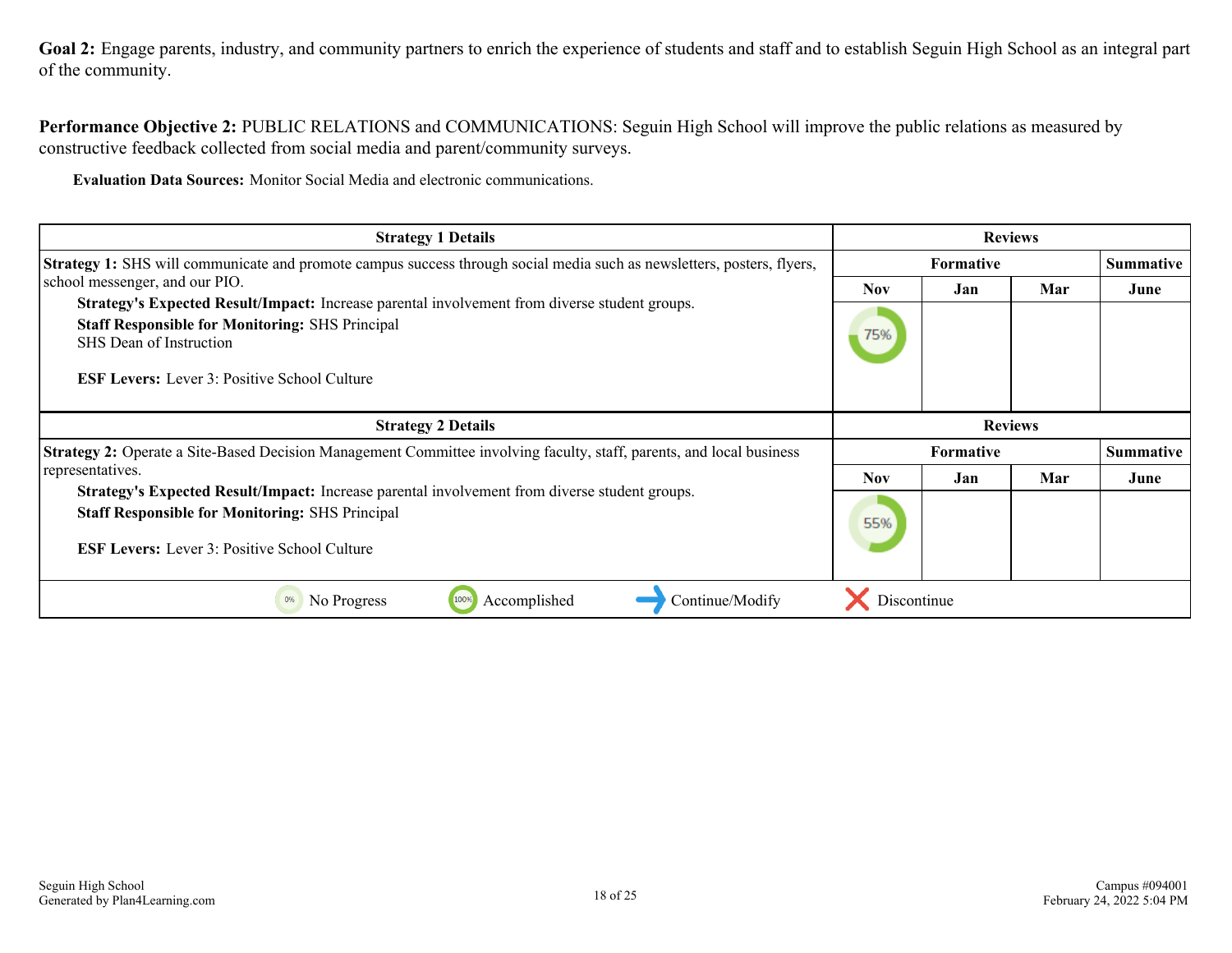**Goal 2:** Engage parents, industry, and community partners to enrich the experience of students and staff and to establish Seguin High School as an integral part of the community.

**Performance Objective 3:** PARTNERSHIPS: Seguin High School will increase the number of business and community partnerships through active participation in community-based opportunities and events by 15%.

**Evaluation Data Sources:** CTE Reports

| <b>Strategy 1 Details</b>                                                                                                                                                                                                                                                      | <b>Reviews</b> |           |     |                  |
|--------------------------------------------------------------------------------------------------------------------------------------------------------------------------------------------------------------------------------------------------------------------------------|----------------|-----------|-----|------------------|
| <b>Strategy 1:</b> Seguin CTE will continue to increase community partnerships through SEDC and Seguin Chamber of                                                                                                                                                              |                | Formative |     | <b>Summative</b> |
| Commerce. Additional business partnerships will be explored throughout the year by the CTE Director and CTE teachers.                                                                                                                                                          | <b>Nov</b>     | Jan       | Mar | June             |
| Strategy's Expected Result/Impact: A 15% increase in community partnerships translating to expanded<br>opportunities for our students.<br><b>Staff Responsible for Monitoring: CTE Director</b><br><b>SHS</b> Principal<br><b>ESF Levers:</b> Lever 3: Positive School Culture | 65%            |           |     |                  |
| Accomplished<br>Continue/Modify<br>No Progress                                                                                                                                                                                                                                 | Discontinue    |           |     |                  |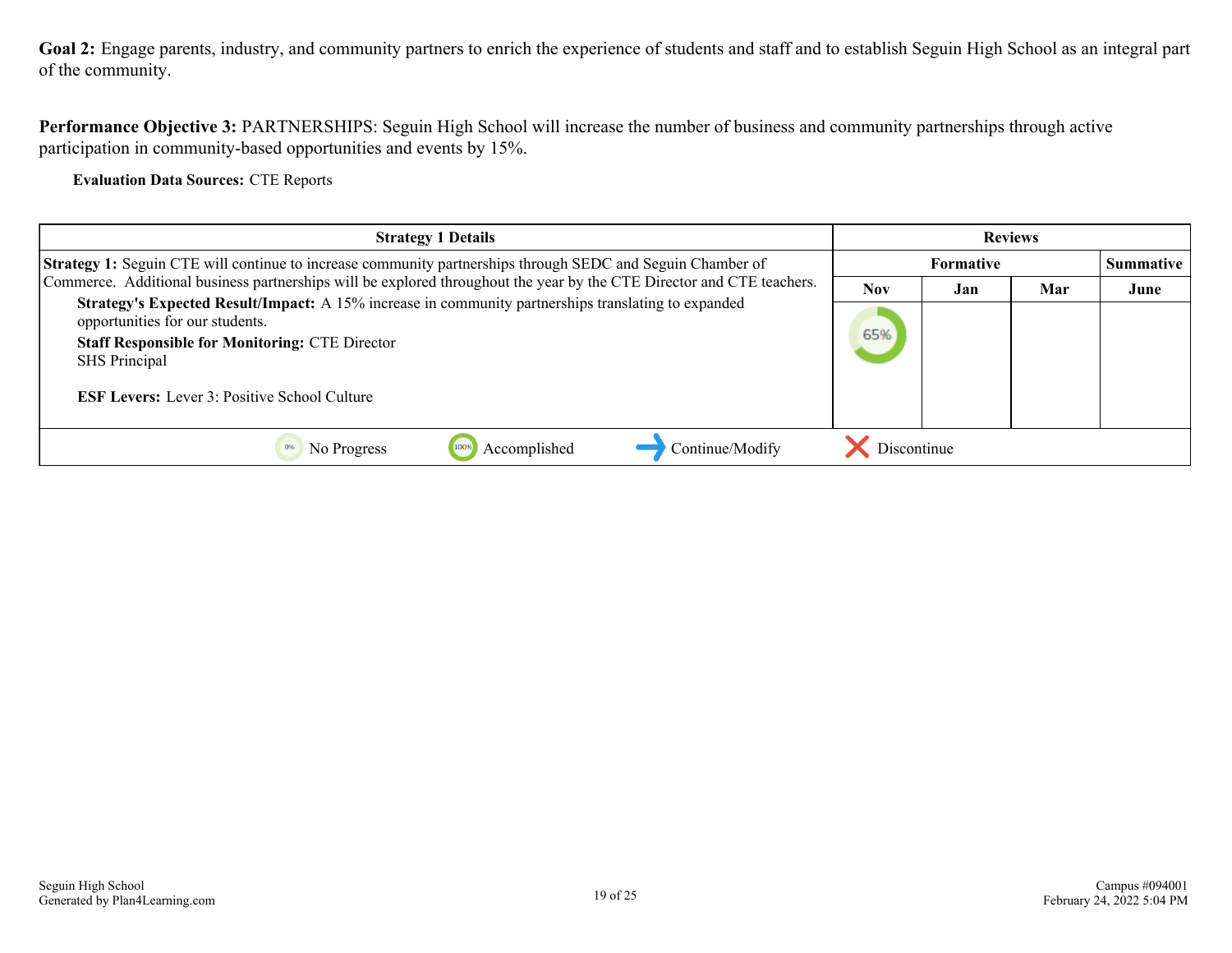<span id="page-19-0"></span>**Performance Objective 1:** RECRUIT, RETAIN, AND ENGAGE EFFECTIVE TEACHERS AND ADMINISTRATORS: Seguin High School will achieve a teacher turnover rate of less than 15% and an administrator turnover rate of less than 10% .

**Evaluation Data Sources:** Human Resources Reports, Professional Learning Agendas, Staff Surveys

| <b>Strategy 1 Details</b>                                                                                                                                                                                                                                                                                                                 |            |           | <b>Reviews</b>   |                  |  |  |
|-------------------------------------------------------------------------------------------------------------------------------------------------------------------------------------------------------------------------------------------------------------------------------------------------------------------------------------------|------------|-----------|------------------|------------------|--|--|
| Strategy 1: SHS will recruit, support and retain a diverse population of highly qualified, effective teachers, administrators,                                                                                                                                                                                                            | Formative  |           |                  | <b>Summative</b> |  |  |
| and support staff. The campus will maintain a teacher turnover rate of less than 15%. Implement and evaluate on-going<br>differentiated professional learning to ensure teacher needs are being met, and provide a mentoring program for new                                                                                              | <b>Nov</b> | Jan       | Mar              | June             |  |  |
| teachers and administrators. Provide quarterly staff celebrations.                                                                                                                                                                                                                                                                        |            |           |                  |                  |  |  |
| Strategy's Expected Result/Impact: Seguin High School will achieve a teacher turnover rate of less than 15%<br>and an administrator turnover rate of less than $10\%$ .                                                                                                                                                                   | 50%        |           |                  |                  |  |  |
| Teachers will be trained in dynamic research-based practices that yield classroom success.                                                                                                                                                                                                                                                |            |           |                  |                  |  |  |
| <b>Staff Responsible for Monitoring: SHS Principal</b><br>SHS Associate Principal                                                                                                                                                                                                                                                         |            |           |                  |                  |  |  |
| SHS Dean of Instruction                                                                                                                                                                                                                                                                                                                   |            |           |                  |                  |  |  |
| <b>TEA Priorities:</b> Recruit, support, retain teachers and principals, Build a foundation of reading and math,<br>Connect high school to career and college                                                                                                                                                                             |            |           |                  |                  |  |  |
| <b>Strategy 2 Details</b>                                                                                                                                                                                                                                                                                                                 |            |           | <b>Reviews</b>   |                  |  |  |
| Strategy 2: Evaluate teacher effectiveness in the classroom utilizing formative and summative data, including but not                                                                                                                                                                                                                     |            | Formative | <b>Summative</b> |                  |  |  |
| limited to, T-TESS evaluations, walk-through information, student feedback, and value added data.                                                                                                                                                                                                                                         | <b>Nov</b> | Jan       | Mar              | June             |  |  |
| Staff development and support plans will be developed based on teacher performance as needed. Campus principals will<br>conduct a minimum of 10 documented walk-throughs per week. All teachers will be trained in the ICLE Rigor and<br>Relevance, and Engagement Framework. Utilize Strive and Whetstone to documents teacher coaching. | 55%        |           |                  |                  |  |  |
| Strategy's Expected Result/Impact: Seguin High School will achieve a teacher turnover rate of less than 15%<br>and an administrator turnover rate of less than $10\%$ .                                                                                                                                                                   |            |           |                  |                  |  |  |
| Teachers will be trained in dynamic research-based practices that yield classroom success.<br><b>Staff Responsible for Monitoring: SHS Principal</b>                                                                                                                                                                                      |            |           |                  |                  |  |  |
| <b>SHS Associate Principal</b>                                                                                                                                                                                                                                                                                                            |            |           |                  |                  |  |  |
| SHS Dean of Instruction                                                                                                                                                                                                                                                                                                                   |            |           |                  |                  |  |  |
| TEA Priorities: Recruit, support, retain teachers and principals - ESF Levers: Lever 1: Strong School<br>Leadership and Planning, Lever 2: Effective, Well-Supported Teachers, Lever 3: Positive School Culture, Lever<br>4: High-Quality Curriculum, Lever 5: Effective Instruction                                                      |            |           |                  |                  |  |  |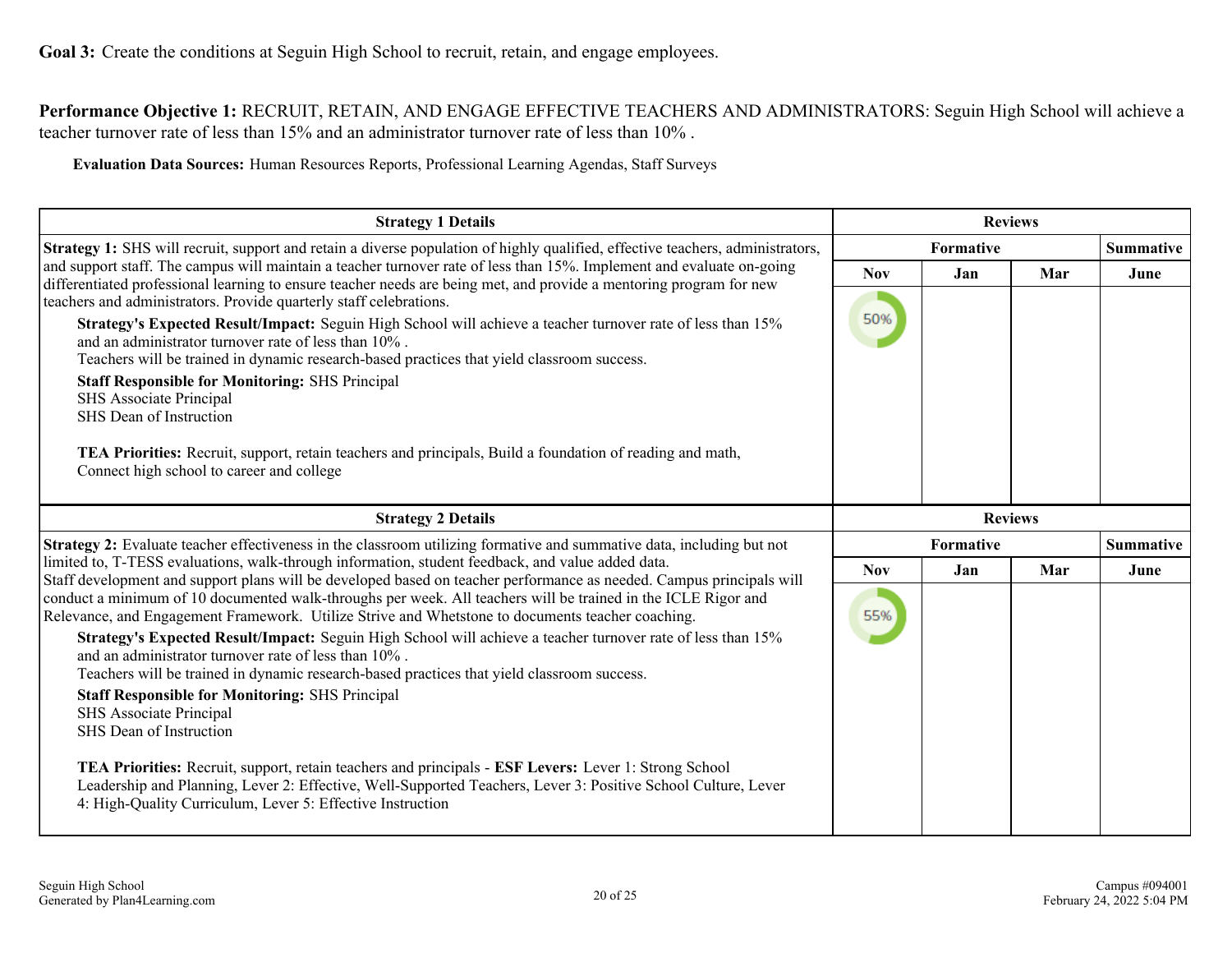| <b>Strategy 3 Details</b>                                                                                                                                                                                                                                                                                            | <b>Reviews</b>   |     |     |           |
|----------------------------------------------------------------------------------------------------------------------------------------------------------------------------------------------------------------------------------------------------------------------------------------------------------------------|------------------|-----|-----|-----------|
| <b>Strategy 3:</b> Implement the PLC model for collaborative planning where all teachers meet for during their common planning                                                                                                                                                                                       | <b>Formative</b> |     |     | Summative |
| times or morning PLC planning times to offer colleague support and improve student academic performance.                                                                                                                                                                                                             | <b>Nov</b>       | Jan | Mar | June      |
| Strategy's Expected Result/Impact: Teachers will be trained in dynamic research-<br>based practices that yield classroom success.<br><b>Staff Responsible for Monitoring: SHS Principal</b><br>SHS Dean of Instruction<br><b>SHS</b> Assistant Principal                                                             | 70%              |     |     |           |
| TEA Priorities: Recruit, support, retain teachers and principals, Improve low-performing schools - ESF Levers:<br>Lever 1: Strong School Leadership and Planning, Lever 2: Effective, Well-Supported Teachers, Lever 3: Positive<br>School Culture, Lever 4: High-Quality Curriculum, Lever 5: Effective Instruction |                  |     |     |           |
| Continue/Modify<br>0%<br>No Progress<br>Accomplished                                                                                                                                                                                                                                                                 | Discontinue      |     |     |           |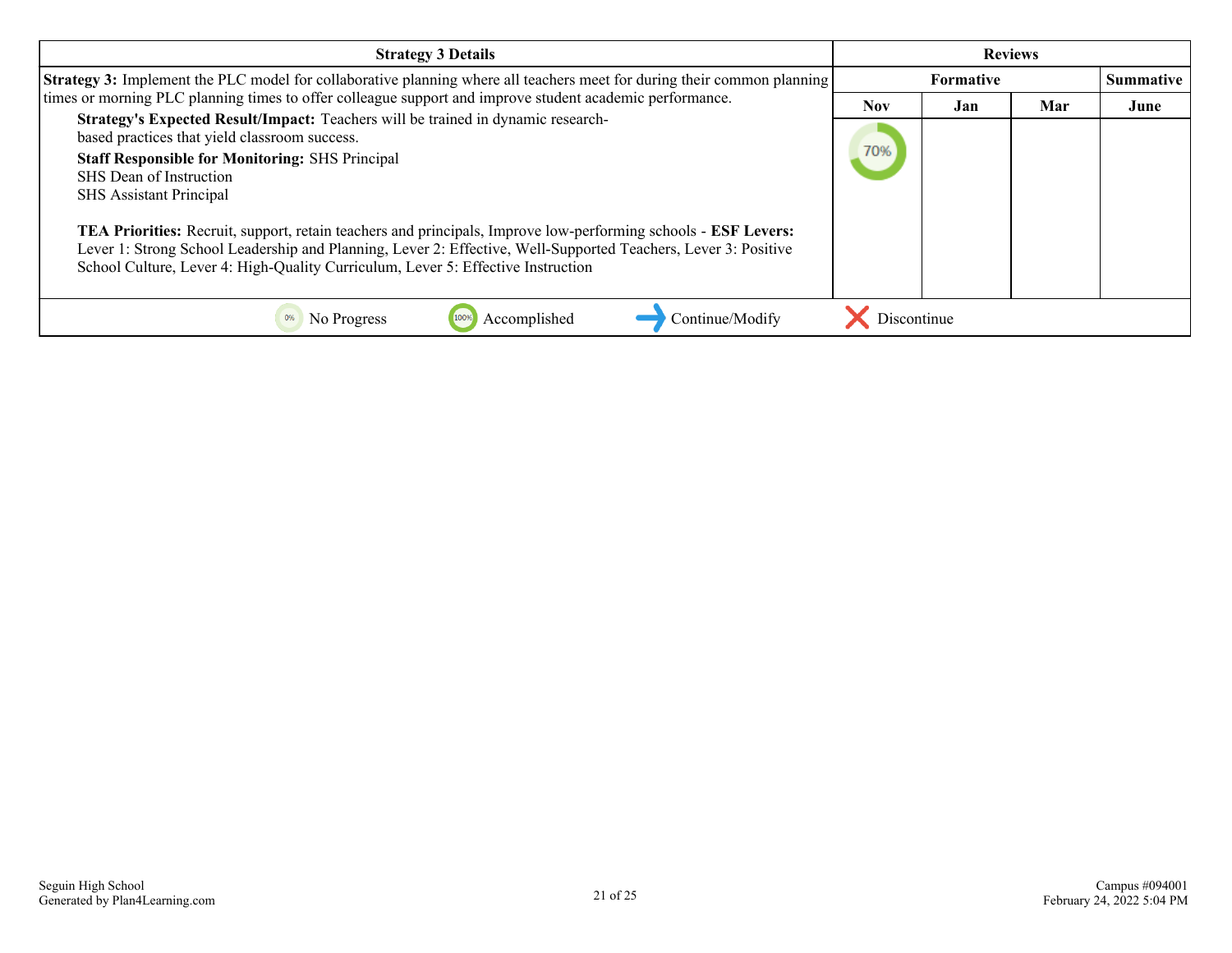### <span id="page-21-0"></span>**RDA Strategies**

| Goal | Objective | <b>Strategy</b> | <b>Description</b>                                                                                                                                                                                                                                                                                                                                                                                               |  |
|------|-----------|-----------------|------------------------------------------------------------------------------------------------------------------------------------------------------------------------------------------------------------------------------------------------------------------------------------------------------------------------------------------------------------------------------------------------------------------|--|
|      |           |                 | Utilize common planning periods and PLC's for all teachers to engage in Purposeful Planning to address EOC content,<br>Special Education, accommodations and ELL linguistic accommodations to deliver a guaranteed and viable curriculum.<br>Provide professional learning for selected teachers via the Solution Tree Model, Instructional Technology, NearPod, Google<br>Classroom, Edgenuity, and Super PLCs. |  |
|      |           |                 | EOC Content teams will generate Interim Assessments every 20-30 days to assess comprehensive TEKS mastery. All campus<br>courses will create common formative assessments (CFAs) every 10 days of instruction to assess Essential Standards mastery<br>and develop plans for reteach/spiral/intervention.                                                                                                        |  |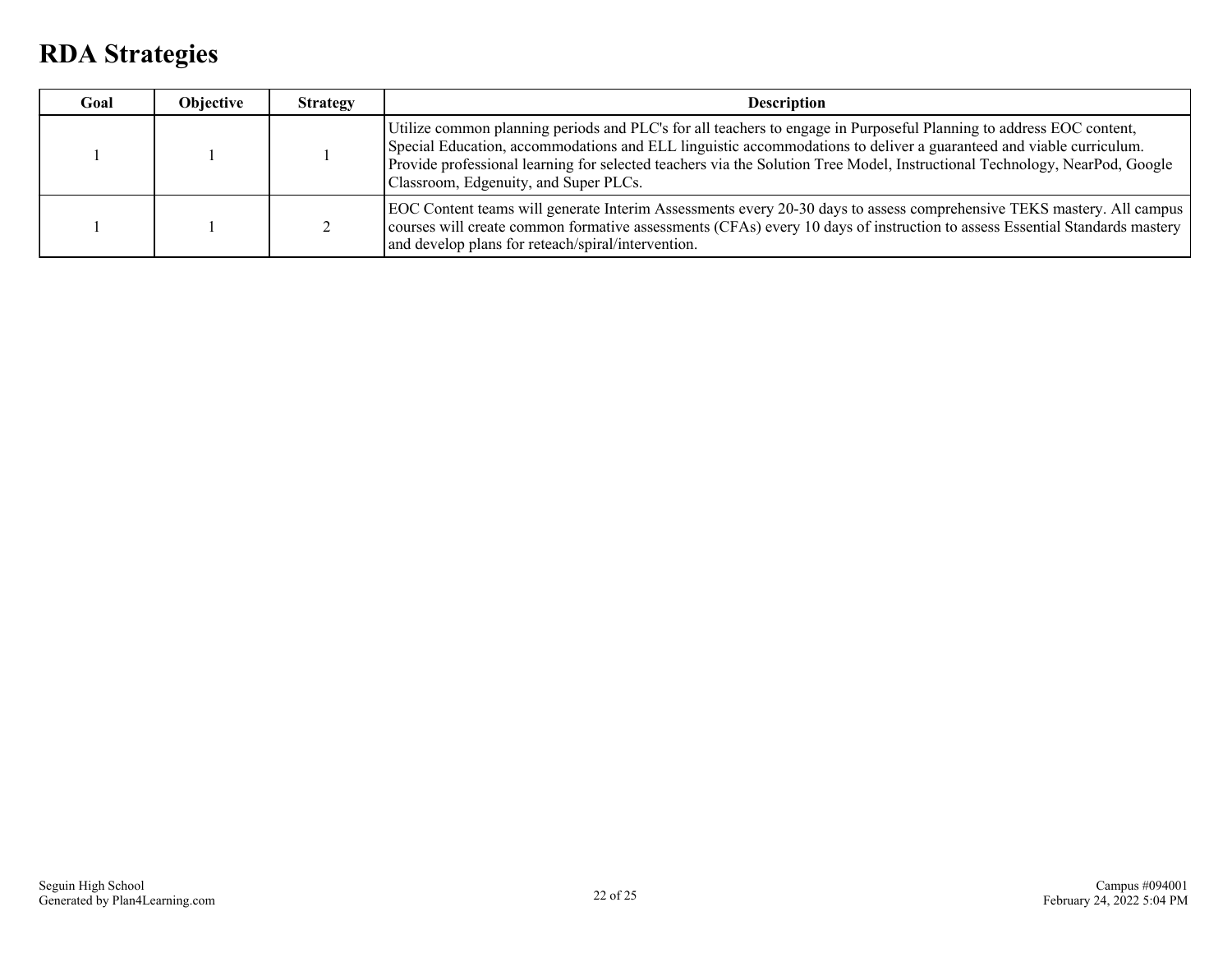### <span id="page-22-0"></span>**Targeted Support Strategies**

| Goal | Objective | <b>Strategy</b> | <b>Description</b>                                                                                                                                                                                                                                                                                                                                                                                                                                 |
|------|-----------|-----------------|----------------------------------------------------------------------------------------------------------------------------------------------------------------------------------------------------------------------------------------------------------------------------------------------------------------------------------------------------------------------------------------------------------------------------------------------------|
|      |           |                 | FLEX is offered daily on campus, or remotely, from 10:18-10:49 Monday - Friday. M/F is FLEX Leadership-where students<br>are experiencing SEL lessons via Panorama or teacher created and vetted lessons. T/W/R is FLEX Academy- where students<br>are expected to check their academic progress on TEAMS and work on homework/study/projects OR read silently. FLEX<br>Academy will be used to prepare EOC re-testers for the Dec Administration. |
|      |           |                 | Increase student access to a rigorous and relevant curriculum through effective ICLE Rigor and Relevance coaching. All<br>administration and Department Leads will actively engage in ICLE coaching in their respective areas through the Learner<br>Engagement Rubric.                                                                                                                                                                            |
|      |           |                 | Utilize the College Board Classroom platform to increase rigor and exposure to FRQ and multiple choice questions that<br>students will encounter on AP test day.                                                                                                                                                                                                                                                                                   |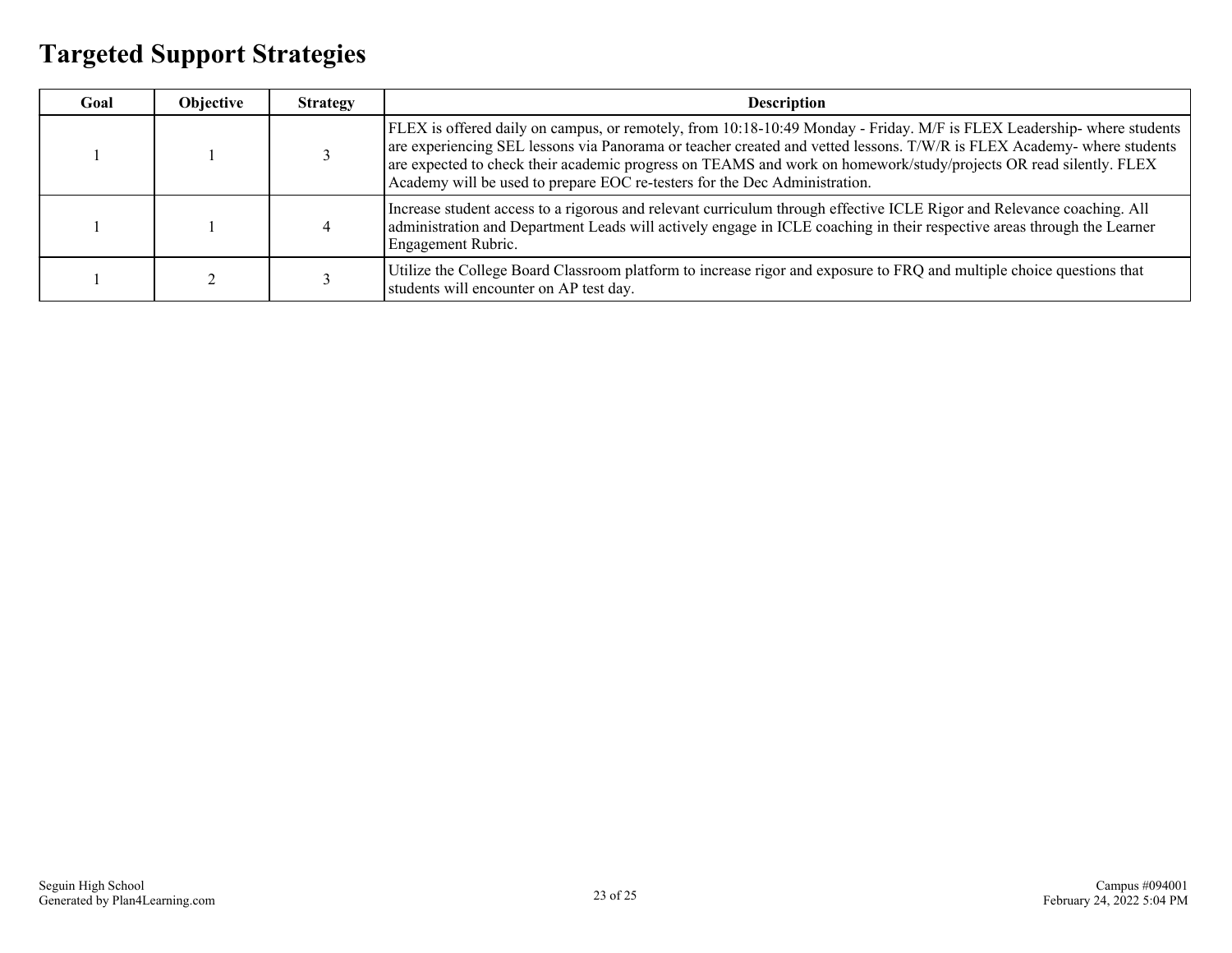### <span id="page-23-0"></span>**Additional Targeted Support Strategies**

| Goal | <b>Objective</b> | <b>Strategy</b> | <b>Description</b>                                                                                                                                                                                                                                                                                                                                                                                               |  |
|------|------------------|-----------------|------------------------------------------------------------------------------------------------------------------------------------------------------------------------------------------------------------------------------------------------------------------------------------------------------------------------------------------------------------------------------------------------------------------|--|
|      |                  |                 | Utilize common planning periods and PLC's for all teachers to engage in Purposeful Planning to address EOC content,<br>Special Education, accommodations and ELL linguistic accommodations to deliver a guaranteed and viable curriculum.<br>Provide professional learning for selected teachers via the Solution Tree Model, Instructional Technology, NearPod, Google<br>Classroom, Edgenuity, and Super PLCs. |  |
|      |                  |                 | EOC Content teams will generate Interim Assessments every 20-30 days to assess comprehensive TEKS mastery. All campus<br>courses will create common formative assessments (CFAs) every 10 days of instruction to assess Essential Standards mastery<br>and develop plans for reteach/spiral/intervention.                                                                                                        |  |
|      |                  |                 | Actively recruit and encourage students to take Advanced and Advanced Placement, and Dual Credit courses on campus.<br>Encourage students in DC to challenge the AP test if available. Create a TSI College Prep class on Campus for ELA and<br>Math.                                                                                                                                                            |  |
|      |                  |                 | Provide Texas Success Initiative (TSI) assessment opportunities to grades 8-12 students throughout the school year, on<br>Saturdays, and during ECHS Summer Bridge to increase the number of students who are college ready, which will also<br>increase the enrollment in dual credit (DC) classes.                                                                                                             |  |
|      |                  |                 | Continue to offer pathways to industry certifications via the Career and Technology Education program. CTE Department<br>will provide for travel to local colleges, universities, business partners, industry partners and/or district-sponsored events for<br>course instructional purposes.                                                                                                                    |  |